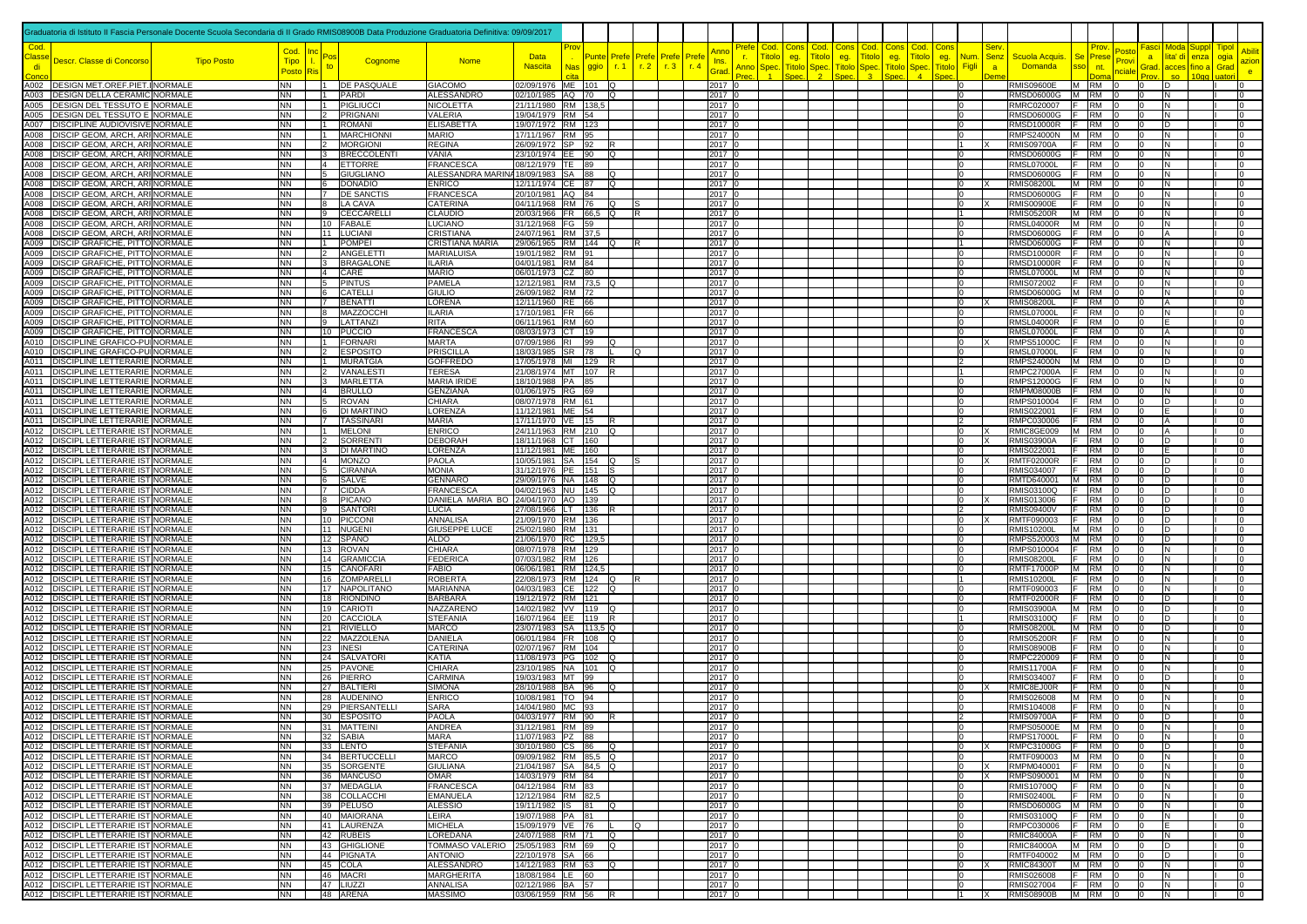|                            |                                                                                | Graduatoria di Istituto II Fascia Personale Docente Scuola Secondaria di II Grado RMIS08900B Data Produzione Graduatoria Definitiva: 09/09/2017 |                        |                              |                                     |                                      |                                              |     |               |                 |                           |              |                                    |                                   |                      |                     |                                |                      |                             |                                      |                  |                                           |                                      |                                  |                                 |                |              |             |
|----------------------------|--------------------------------------------------------------------------------|-------------------------------------------------------------------------------------------------------------------------------------------------|------------------------|------------------------------|-------------------------------------|--------------------------------------|----------------------------------------------|-----|---------------|-----------------|---------------------------|--------------|------------------------------------|-----------------------------------|----------------------|---------------------|--------------------------------|----------------------|-----------------------------|--------------------------------------|------------------|-------------------------------------------|--------------------------------------|----------------------------------|---------------------------------|----------------|--------------|-------------|
|                            |                                                                                |                                                                                                                                                 | Cod.                   |                              |                                     |                                      | Data                                         |     |               |                 |                           |              |                                    | ≧ref<br>Cod                       | Con                  | Cod<br>Con          | Cod                            | Con:                 | Cod                         | Con                                  | Sen              |                                           | Prov                                 | 'osto                            | Fascil<br>Moda                  | Suppl          | <b>Tipo</b>  |             |
| lass:<br>di                | Descr. Classe di Concorso                                                      | <b>Tipo Posto</b>                                                                                                                               | <b>Tipo</b><br>Posto   |                              | Cognome                             | <b>Nome</b>                          | <b>Nascita</b>                               | Nas | Punte<br>ggio | Prefe<br>r.1    | Prefe<br>r <sub>1</sub> 2 | Prefe<br>r.3 | Pref<br>Ins.<br>r.4<br><b>Grad</b> | itok<br>T.<br>Anno<br><b>Spec</b> | eg.<br><b>Titolo</b> | itol<br>eg.<br>Spec | itolo<br><b>Titolo</b><br>Spec | eg.<br><b>Titolo</b> | <b>Titol</b><br><b>Spec</b> | Num<br>eg.<br>Figli<br><b>Titolo</b> | <b>Senz</b><br>a | Scuola Acquis.<br><b>Domanda</b>          | <b>Se</b><br>Prese<br>sso<br>nt.     | rov<br>nciale                    | lita' di<br>a<br>Grad.<br>acces | enza<br>fino a | ogia<br>Grad | azion<br>e. |
|                            | A012 DISCIPL LETTERARIE IST NORMALE                                            |                                                                                                                                                 | NN                     |                              | 49 DAGOSTINO                        | ANNA                                 | 12/04/1990 NA 32                             |     |               |                 |                           |              | 2017 0                             |                                   |                      |                     |                                |                      |                             | 10                                   |                  | RMTD030005                                | E<br><b>RM</b>                       |                                  | N                               |                |              |             |
|                            | A012   DISCIPL LETTERARIE IST NORMALE                                          |                                                                                                                                                 | NN<br>NN               |                              | 50 FELLINE                          | <b>SARA</b>                          | 29/08/1986 RM 28                             |     |               | IQ              |                           |              | 2017 0                             |                                   |                      |                     |                                |                      |                             | 0<br>l O                             |                  | <b>RMIC8F2007</b>                         | RM<br>IF.<br>IF.                     | 10<br>I٥                         | IN.                             |                |              |             |
|                            | A012   DISCIPL LETTERARIE IST NORMALE<br>A012 DISCIPL LETTERARIE IST NORMALE   |                                                                                                                                                 | NN                     |                              | 51 SUTTON<br>52 FIORILLO            | <b>GIULIA</b><br><b>ANICETO</b>      | 03/11/1985 RM 26<br>01/07/1979 CE 26         |     |               | lQ.<br>lQ       |                           |              | 2017 0<br>2017 0                   |                                   |                      |                     |                                |                      |                             | $\Omega$                             |                  | RMIC8EE004<br>RMIC8C600P                  | <b>RM</b><br>M RM                    | I٥                               | N<br>D                          |                |              |             |
|                            | A012 DISCIPL LETTERARIE IST NORMALE<br>A012   DISCIPL LETTERARIE IST NORMALE   |                                                                                                                                                 | <b>NN</b><br><b>NN</b> |                              | 53 VANALESTI<br>54 FABOZZI          | <b>TERESA</b><br><b>GIUSI</b>        | 21/08/1974 MT 26<br>06/05/1985 NA 24         |     |               | IR.<br>lQ       |                           |              | 2017 0<br>2017 0                   |                                   |                      |                     |                                |                      |                             | 11<br>lo.                            |                  | <b>RMPC27000A</b><br><b>RMTF02000R</b>    | F RM 0<br>IF.<br><b>RM</b>           | In<br>0                          | IN.<br>IN.                      |                |              |             |
|                            | A012   DISCIPL LETTERARIE IST NORMALE                                          |                                                                                                                                                 | <b>NN</b>              |                              | 55 TREZZI                           | <b>ELISABETTA</b>                    | 13/07/1973 MI 21                             |     |               | lQ.             |                           |              | 2017 0                             |                                   |                      |                     |                                |                      |                             | 3                                    |                  | <b>RMPC23000X</b>                         | IF.<br><b>RM</b>                     | I0                               | D                               |                |              |             |
|                            | A012   DISCIPL LETTERARIE IST NORMALE<br>A012 DISCIPL LETTERARIE IST NORMALE   |                                                                                                                                                 | NN<br>NN.              |                              | 56 MURATGIA<br>57 ZARFATI           | <b>GOFFREDO</b><br><b>ALESSANDRA</b> | 17/05/1978 MI 21<br>25/05/1977 RM 20         |     |               | IR.<br>$\Omega$ |                           |              | 2017 0<br>2017 0                   |                                   |                      |                     |                                |                      |                             | $\overline{2}$<br><sup>0</sup>       |                  | RMPS24000N M RM<br>RMIC8DW009 F RM        |                                      |                                  | ID.<br>D                        |                |              |             |
|                            | A012   DISCIPL LETTERARIE IST NORMALE                                          |                                                                                                                                                 | NN                     |                              | 58 MARLETTA                         | <b>MARIA IRIDE</b>                   | 18/10/1988 PA 20                             |     |               |                 |                           |              | 2017 0                             |                                   |                      |                     |                                |                      |                             | 0                                    |                  | <b>RMPS12000G</b>                         | F RM                                 |                                  | N                               |                |              |             |
|                            | A012   DISCIPL LETTERARIE IST NORMALE<br>A012 DISCIPL LETTERARIE IST NORMALE   |                                                                                                                                                 | NN<br>NN               |                              | 59 PATTI<br>60 TASSINARI            | <b>MARGHERITA</b><br><b>MARIA</b>    | 16/01/1963 CT   18<br>17/11/1970 VE 16       |     |               |                 |                           |              | 2017 0<br>2017 0                   |                                   |                      |                     |                                |                      |                             | 10<br>$\overline{2}$                 |                  | <b>RMIS07900R</b><br>RMPC030006           | <b>RM</b><br>IF.<br><b>RM</b><br>IF. |                                  | Α                               |                |              |             |
|                            | A012   DISCIPL LETTERARIE IST NORMALE                                          |                                                                                                                                                 | NN.                    |                              | 61 VUOLO                            | <b>TOMMASO</b>                       | 09/03/1975 RM 14                             |     |               |                 |                           |              | 2017 0                             |                                   |                      |                     |                                |                      |                             | l0                                   |                  | RMPC180004                                | M RM                                 |                                  | D                               |                |              |             |
|                            | A012   DISCIPL LETTERARIE IST NORMALE<br>A014 DISCIP PLAST. SCUL. SCI NORMALE  |                                                                                                                                                 | NN<br>NN               | $\overline{1}$               | 62 GERINA<br>NIGITA                 | MARIAGRAZIA<br>MARZIA                | 07/01/1973 RM 14<br>30/01/1977 RG 70,5       |     |               |                 |                           |              | 2017 0<br>2017 0                   |                                   |                      |                     |                                |                      |                             | $\overline{0}$<br>2                  |                  | RMIC8GC00N<br><b>RMSD10000R</b>           | IF.<br>RM<br><b>RM</b>               | I٥                               | А<br>D                          |                |              |             |
|                            | A014   DISCIP PLAST. SCUL. SCI NORMALE                                         |                                                                                                                                                 | NN.                    | $\overline{2}$               | PERROTTA                            | <b>FRANCESCA</b>                     | 19/03/1965 RM 68                             |     |               | lQ              |                           |              | 2017 0                             |                                   |                      |                     |                                |                      |                             |                                      |                  | <b>RMIS08200L</b>                         | RM                                   |                                  |                                 |                |              |             |
|                            | A016   DISEG ARTIST MODELLA NORMALE<br>A017   DISEG STORIA ARTE ISTINORMALE    |                                                                                                                                                 | NN.<br>NN.             | 1<br>$\overline{1}$          | LAMA<br><b>BACCINI</b>              | ROSSANA<br>ROBERTO                   | 12/06/1957 SP 21<br>14/09/1956 RM 232        |     |               | lQ.             | R                         |              | 2017 0<br>2017 0                   |                                   |                      |                     |                                |                      |                             | $\overline{2}$                       |                  | <b>RMPS24000N</b><br><b>RMIC80800E</b>    | <b>RM</b><br>M RM                    |                                  |                                 |                |              |             |
|                            | A017   DISEG STORIA ARTE ISTI NORMALE                                          |                                                                                                                                                 | NN                     | $\vert$ 2                    | <b>BORRELLI</b>                     | <b>GIUSEPPE</b>                      | 09/05/1965 NA 35                             |     |               |                 |                           |              | 2017 0                             |                                   |                      |                     |                                |                      |                             | $\mathbf{0}$                         |                  | RMIC8EP00Q M RM                           |                                      |                                  | N                               |                |              |             |
|                            | A017   DISEG STORIA ARTE ISTI NORMALE<br>A017   DISEG STORIA ARTE ISTI NORMALE |                                                                                                                                                 | NN<br>NN.              | 3<br>$\overline{4}$          | LAMA<br><b>FERRARA</b>              | <b>ROSSANA</b><br>CHIARA             | 12/06/1957 SP 32<br>01/03/1986 CA 23,5 Q     |     |               | lO.             |                           |              | 2017 0<br>2017 0                   |                                   |                      |                     |                                |                      |                             | $\overline{2}$<br>$\Omega$           |                  | <b>RMPS24000N</b><br><b>RMSL04000R</b>    | F RM<br>IF.<br>RM                    |                                  | N                               |                |              |             |
|                            | A017   DISEG STORIA ARTE ISTI NORMALE                                          |                                                                                                                                                 | NN                     | 5                            | <b>MANCUSO</b>                      | <b>GIADA</b>                         | 30/04/1974 PA 21                             |     |               |                 |                           |              | 2017 0                             |                                   |                      |                     |                                |                      |                             | lo.                                  |                  | <b>RMSL07000L</b>                         | F RM                                 | I٥                               | A                               |                |              |             |
|                            | A017   DISEG STORIA ARTE ISTI NORMALE<br>A018   FILOSOFIA E SCIENZE UN NORMALE |                                                                                                                                                 | NN<br><b>NN</b>        | l6 —<br>$\mathbf{1}$         | SANGUIGNI<br><b>NICOLETTI</b>       | <b>GIANLUCA</b><br>PIERLUIGI         | 27/06/1974 LT 18<br>14/01/1970 LE 169        |     |               |                 |                           |              | 2017 0<br>2017 0                   |                                   | $\Omega$             |                     |                                |                      |                             | $\Omega$<br>l0                       |                  | <b>RMSL07000L</b><br><b>RMIS03600V</b>    | M RM<br>M RM                         | I0                               | IN.<br>ID.                      |                |              |             |
|                            | A018 FILOSOFIA E SCIENZE UN NORMALE                                            |                                                                                                                                                 | NN                     |                              | <b>MANTIN</b>                       | <b>SHARON</b>                        | 23/07/1979 RM 146                            |     |               |                 |                           |              | 2017 0                             |                                   |                      |                     |                                |                      |                             | 0                                    |                  | RMPM10000B                                | F RM                                 |                                  | D                               |                |              |             |
|                            | A018   FILOSOFIA E SCIENZE UN NORMALE<br>A018   FILOSOFIA E SCIENZE UN NORMALE |                                                                                                                                                 | NN<br>NN I             | 3<br>$\overline{4}$          | <b>CIANETTI</b><br><b>MORBIDON</b>  | <b>BARBARA</b><br>ANDREA             | 06/10/1981 RI 131<br>17/11/1980 RM 127       |     |               |                 |                           |              | 2017 0<br>2017 C                   |                                   |                      |                     |                                |                      |                             | 0<br>10                              |                  | <b>RMIS092007</b><br>RMPC320006           | F RM<br>M RM                         |                                  | N<br>N                          |                |              |             |
|                            | A018 FILOSOFIA E SCIENZE UN NORMALE                                            |                                                                                                                                                 | <b>NN</b>              | <b>5</b>                     | <b>CARBONE</b>                      | AGOSTINC                             | 20/12/1983 NA 107                            |     |               |                 |                           |              | 2017 C                             |                                   |                      |                     |                                |                      |                             | l O                                  |                  | RMPQ010009   M   RM                       |                                      |                                  | N                               |                |              |             |
|                            | A018 FILOSOFIA E SCIENZE UN NORMALE<br>A019 FILOSOFIA E STORIA                 | <b>NORMALE</b>                                                                                                                                  | NN<br><b>NN</b>        | 6<br>$\vert$ 1               | INGRAVALLE<br>COSENTINO             | <b>VERONICA</b><br><b>FRANCESCO</b>  | 10/12/1980 RM 101<br>04/04/1986 NA 131       |     |               | lo.             |                           |              | 2017 C<br>2017 0                   |                                   |                      |                     |                                |                      |                             | l0<br>lo.                            | $\times$         | RMPM08000B F<br><b>RMPS37000A</b>         | <b>RM</b><br>M RM                    | I٥                               | IN.<br>IN.                      |                |              |             |
|                            | A019 FILOSOFIA E STORIA                                                        | <b>NORMALE</b>                                                                                                                                  | <b>NN</b>              |                              | 2 SANVITALE                         | <b>MASSIMILIANO</b>                  | 13/07/1977 CE 108                            |     |               | lO.             |                           |              | 2017 0                             | IT.                               | $\cap$               |                     |                                |                      |                             | l0                                   |                  | RMPC030006                                | M RM                                 |                                  | IN.                             |                |              |             |
|                            | A019 FILOSOFIA E STORIA<br>A019 FILOSOFIA E STORIA                             | <b>NORMALE</b><br><b>NORMALE</b>                                                                                                                | <b>NN</b><br>NN.       | $\vert$ 3<br>$\vert 4 \vert$ | <b>ZITO</b><br><b>FONTANA</b>       | <b>FRANCESCO</b><br><b>ELVIRA</b>    | 14/02/1979 RM 108                            |     |               |                 |                           |              | 2017 0<br>2017 0                   | IΤ                                |                      |                     |                                |                      |                             | $\overline{2}$<br>$\Omega$           |                  | RMPC09000T<br><b>RMSL07000L</b>           | M RM<br>IF.<br><b>RM</b>             |                                  | IN.<br>N                        |                |              |             |
|                            | A019 FILOSOFIA E STORIA                                                        | <b>NORMALE</b>                                                                                                                                  | NN                     |                              | 5 BURRUANO                          | <b>JESSICA</b>                       | 02/02/1985 CS 103<br>07/09/1985 PA 92        |     |               |                 |                           |              | 2017 0                             |                                   | n                    |                     |                                |                      |                             | I٥                                   |                  | <b>RMPC09000T</b>                         | F RM                                 |                                  | N                               |                |              |             |
|                            | A019 FILOSOFIA E STORIA                                                        | <b>NORMALE</b>                                                                                                                                  | <b>NN</b><br><b>NN</b> |                              | 6 DIELI                             | <b>ANNA MARIA</b>                    | 21/06/1989 PG 88                             |     |               |                 |                           |              | 2017 0                             |                                   |                      |                     |                                |                      |                             | 0<br>l O                             |                  | RMPC26000Q F RM                           |                                      | I٥                               | N<br>N                          |                |              |             |
| A020 FISICA                | A019 FILOSOFIA E STORIA                                                        | <b>NORMALE</b><br>NORMALE                                                                                                                       | NN I                   | I1 —                         | 7 SALVATORI<br>LOIACONO             | KATIA<br><b>ANNA MARIA</b>           | 11/08/1973 PG 60<br>23/07/1959 VV 212 Q      |     |               |                 |                           |              | 2017 0<br>2017 0                   |                                   |                      |                     |                                |                      |                             | l0                                   |                  | RMPC220009 F RM<br><b>RMTF02000R</b>      | IF.<br><b>RM</b>                     | I٥                               | D                               |                |              |             |
| A020 FISICA                |                                                                                | <b>NORMALE</b>                                                                                                                                  | <b>NN</b>              | $\vert$ 2                    | <b>CRESCENZI</b>                    | <b>FRANCESCA</b>                     | 08/02/1972 RM 139                            |     |               |                 |                           |              | 2017 0                             |                                   |                      |                     |                                |                      |                             | lo.<br>11                            |                  | <b>RMIS03300B</b>                         | $F$ RM 0                             | In                               | D                               |                |              |             |
| A020 FISICA<br>A020 FISICA |                                                                                | <b>NORMALE</b><br><b>NORMALE</b>                                                                                                                | <b>NN</b><br><b>NN</b> |                              | 3 PARROTTA<br>14 COLAVITTO          | <b>LUIGI</b><br>TIZIANA              | 17/05/1965 LE 127<br>01/01/1974 NA 107       |     |               | lQ<br>lo.       | R                         |              | 2017 0<br>2017 0                   |                                   |                      |                     |                                |                      |                             | $\overline{2}$                       | <b>x</b>         | <b>RMTF02000R</b><br><b>RMPS12000G</b>    | M RM<br>F RM                         | I0                               | A<br>ID.                        |                |              |             |
| A020 FISICA                |                                                                                | <b>NORMALE</b>                                                                                                                                  | NN                     | 5                            | <b>GALIANO</b>                      | CARMELA                              | 20/03/1972 FI                                |     | 180           |                 |                           |              | 2017 0                             |                                   |                      |                     |                                |                      |                             | $\Omega$                             |                  | <b>RMPS12000G</b>                         | IF.<br><b>RM</b><br>F RM             |                                  | N                               |                |              |             |
| A020 FISICA<br>A020 FISICA |                                                                                | <b>NORMALE</b><br><b>NORMALE</b>                                                                                                                | NN<br>NN I             | 6                            | <b>RIZZA</b><br>7 VOLPETTI          | MANUELA<br>CLAUDIA                   | 04/02/1980 RM 34<br>12/05/1980 RM 32         |     |               |                 |                           |              | 2017 0<br>2017 0                   |                                   |                      |                     |                                |                      |                             | 11<br>0                              |                  | <b>RMPS51000C</b><br>RMIS013006           | <b>RM</b><br>IF.                     |                                  | N<br>D                          |                |              |             |
| A020 FISICA                |                                                                                | <b>NORMALE</b>                                                                                                                                  | <b>NN</b>              | $\overline{9}$               | 8 FELICI                            | <b>FABIO</b>                         | 18/04/1986 RM 30                             |     |               |                 |                           |              | 2017 0                             |                                   |                      |                     |                                |                      |                             | 0                                    |                  | RMPC21000P M RM                           |                                      | I٥<br>I٥                         | N                               |                |              |             |
| A020 FISICA                | A021 GEOGRAFIA                                                                 | <b>NORMALE</b><br><b>NORMALE</b>                                                                                                                | NN<br>NN               | $\overline{1}$               | <b>DI BIASE</b><br>ONORATI          | <b>NICOLA</b><br><b>ALESSIA</b>      | 06/09/1972 RM 15<br>27/02/1976 RM 167        |     |               |                 |                           |              | 2017 0<br>2017 0                   |                                   |                      |                     |                                |                      |                             | 0<br>l0                              |                  | <b>RMPS12000G</b><br><b>RMIS099002</b>    | M RM<br>IE.<br><b>RM</b>             | In.                              | D                               |                |              |             |
|                            | A021 GEOGRAFIA                                                                 | <b>NORMALE</b>                                                                                                                                  | NN                     |                              | 2 VOLPE<br>3 PACE                   | <b>SILVIA</b>                        | 13/05/1977 AQ 160                            |     |               |                 | R                         |              | 2017 0                             |                                   |                      |                     |                                |                      |                             | $\overline{1}$                       |                  | <b>RMTN02000C</b>                         | IF.<br><b>RM</b><br>IF.              | In.                              | IN.                             |                |              |             |
| A021                       | A021 GEOGRAFIA<br><b>GEOGRAFIA</b>                                             | <b>NORMALE</b><br><b>NORMALE</b>                                                                                                                | NN<br>NN.              | $\overline{4}$               | <b>AUCELLO</b>                      | <b>CARMELINA</b><br><b>PATRIZIO</b>  | 05/07/1976 PE 126<br>07/08/1972 EE 110       |     |               |                 | Q                         |              | 2017 0<br>2017 0                   |                                   | I0.                  |                     |                                |                      |                             | $\overline{0}$                       |                  | <b>RMTN01000T</b><br><b>RMIS09600E</b>    | <b>RM</b><br>M RM                    | I0                               | D<br>D                          |                |              |             |
|                            | A021 GEOGRAFIA                                                                 | <b>NORMALE</b>                                                                                                                                  | NN.                    | 5                            | <b>AIELLO</b>                       | CONCETTA                             | 20/08/1977 NA 88                             |     |               |                 |                           |              | 2017 0                             |                                   |                      |                     |                                |                      |                             | l0                                   |                  | <b>RMIS06100G</b>                         | IF.<br><b>RM</b>                     | I٥                               | D                               |                |              |             |
|                            | A021 GEOGRAFIA<br>A026 MATEMATICA                                              | <b>NORMALE</b><br><b>NORMALE</b>                                                                                                                | NN<br>NN               | $6\degree$                   | <b>EGIDI</b><br>1 LEOTTA            | LUCIA<br>SONIA                       | 21/05/1965 RM 87,5<br>31/07/1973 RM 147 Q    |     |               |                 | R                         |              | 2017 0<br>2017 0                   |                                   |                      |                     |                                |                      |                             | $\mathbf{0}$<br>11                   |                  | <b>RMIS03600V</b><br><b>RMIS08800G</b>    | <b>RM</b><br>F.<br>F RM              | I٥                               | N<br>D                          |                |              |             |
|                            | A026 MATEMATICA                                                                | <b>NORMALE</b>                                                                                                                                  | NN I                   | $\vert$ 2                    | <b>RUGGIU</b>                       | <b>FABIO</b>                         | 18/02/1963 RM 129                            |     |               |                 |                           |              | 2017 0                             |                                   |                      |                     |                                |                      |                             | l0                                   |                  | <b>RMIS09100B</b>                         | M RM                                 |                                  | D                               |                |              |             |
|                            | A026 MATEMATICA<br>A026 MATEMATICA                                             | <b>NORMALE</b><br><b>NORMALE</b>                                                                                                                | NN<br>NN               | <u>із</u><br>$\overline{4}$  | ARCANGELI<br>CHIARAVALLOTI          | <b>ROBERTA</b><br>LORENZO            | 04/05/1981 SA 91<br>01/08/1986 RM 84         |     |               | IR.             |                           |              | 2017 0<br>2017 0                   |                                   |                      |                     |                                |                      |                             | <b>11</b><br>lo.                     |                  | RMPS090001<br>RMPS24000N M RM             | $F$ RM                               | I٥                               | D<br>IN.                        |                |              |             |
|                            | A026   MATEMATICA                                                              | <b>NORMALE</b>                                                                                                                                  | <b>NN</b>              | l6 —                         | 5 MASTRAGOSTINO                     | <b>MARCO</b>                         | 13/05/1986 RM 81                             |     |               | lQ              |                           |              | 2017 0                             |                                   |                      |                     |                                |                      |                             | 0<br><b>11</b>                       | Iχ<br>Ιx         | RMPS090001                                | M RM 0                               | I0                               | IN.                             |                |              |             |
|                            | A026 MATEMATICA<br>A026 MATEMATICA                                             | <b>NORMALE</b><br><b>NORMALE</b>                                                                                                                | NN<br>NN               | $\overline{7}$               | LATINI<br><b>MONTEMAGNO</b>         | SILVIA<br><b>UMBERTO</b>             | 04/06/1982 RM 65<br>11/06/1988 RM 30         |     |               |                 |                           |              | 2017 0<br>2017 0                   |                                   |                      |                     |                                |                      |                             | l0                                   |                  | <b>RMPS50000T</b><br><b>RMPS44000B</b>    | IF.<br><b>RM</b><br>$M$ RM           | I0<br>I٥                         | IN.<br>IN.                      |                |              |             |
|                            | A026 MATEMATICA                                                                | <b>NORMALE</b>                                                                                                                                  | NN                     | 8                            | <b>FELICI</b>                       | FABIO                                | 18/04/1986 RM 30                             |     |               |                 |                           |              | 2017 0                             |                                   |                      |                     |                                |                      |                             | 10                                   |                  | RMPC21000P M RM                           |                                      | m                                | N                               |                |              |             |
|                            | A027   MATEMATICA E FISICA<br>A027 MATEMATICA E FISICA                         | <b>NORMALE</b><br><b>NORMALE</b>                                                                                                                | <b>NN</b><br>NN        | I1 —<br>$\overline{2}$       | <b>RIZZA</b><br><b>STELLA</b>       | MANUELA<br><b>ADRIANO</b>            | 04/02/1980 RM 136<br>18/07/1951 CS 127       |     |               |                 |                           |              | 2017 0<br>2017 0                   |                                   |                      |                     |                                |                      |                             | 11<br>11                             |                  | RMPS51000C<br>RMSD04000A M RM             | IF RM                                | ı٨                               | N<br>C.                         |                |              |             |
|                            | A027 MATEMATICA E FISICA                                                       | <b>NORMALE</b>                                                                                                                                  | NN                     | 3                            | <b>MONTEMAGNO</b>                   | <b>UMBERTO</b>                       | 11/06/1988 RM 66                             |     |               |                 |                           |              | 2017 C                             |                                   |                      |                     |                                |                      |                             | $\Omega$                             |                  | <b>RMPS44000B</b>                         | M RM                                 |                                  | N                               |                |              |             |
|                            | A027 MATEMATICA E FISICA<br>A034 SCIENZE E TECNOLOGIE NORMALE                  | <b>NORMALE</b>                                                                                                                                  | <b>NN</b><br><b>NN</b> |                              | $\sqrt{4}$ FELICI<br>1 NATANGELO    | <b>FABIO</b><br><b>ANNA</b>          | 18/04/1986 RM 66<br>10/02/1982 NA 134,5 R    |     |               |                 |                           |              | 2017 0<br>2017 0                   |                                   |                      |                     |                                |                      |                             | lo.<br>$\overline{2}$                |                  | RMPC21000P M RM<br>RMPS50000T F RM 0      |                                      | In<br>$\overline{0}$             | N<br>IN.                        |                |              |             |
|                            | A034 SCIENZE E TECNOLOGIE NORMALE                                              |                                                                                                                                                 |                        |                              | 150550                              | GIOVANNA MARIA                       | 22/06/1974 CE 125 R                          |     |               |                 |                           |              | $2017$ C                           |                                   |                      |                     |                                |                      |                             |                                      |                  | RMIS084008                                | <b>RM</b>                            |                                  |                                 |                |              |             |
|                            | A034 SCIENZE E TECNOLOGIE NORMALE<br>A034 SCIENZE E TECNOLOGIE NORMALE         |                                                                                                                                                 | NN 1<br><b>NN</b>      |                              | 3 VERDURA<br>4 FONTANA              | <b>MARIA GRAZIA</b><br><b>LUCA</b>   | 28/07/1973 ME 123,5 Q<br>21/06/1972 RM 120 Q |     |               |                 | IR.                       |              | 2017 0<br>2017 0                   |                                   |                      |                     |                                |                      |                             | 11<br>lo                             | IΧ<br> X         | RMIS08800G<br><b>RMIS08200L</b>           | $F$ RM $\vert$ 0<br>M RM 0           | l O<br>I0.                       | IN.<br>D                        |                |              |             |
|                            | A034 SCIENZE E TECNOLOGIE NORMALE                                              |                                                                                                                                                 | <b>NN</b>              |                              | 5 <b>IRRERA</b>                     | <b>SIMONA</b>                        | 06/01/1978 RM 119 Q                          |     |               |                 |                           |              | 2017 0                             |                                   |                      |                     |                                |                      |                             | 0                                    | IX.              | <b>RMIS08100R</b>                         | $F$ RM 0                             | ı٨                               | IN.                             |                |              |             |
|                            | A034 SCIENZE E TECNOLOGIE NORMALE<br>A034 SCIENZE E TECNOLOGIE NORMALE         |                                                                                                                                                 | <b>NN</b><br><b>NN</b> |                              | 6 COZZOLINO<br>7 FABBROCINO         | <b>SARA</b><br>GIANFRANCO            | 16/09/1977 RM 118 Q<br>29/01/1974 NA 105 R   |     |               |                 |                           |              | 2017 0<br>2017 0                   |                                   |                      |                     |                                |                      |                             | 0<br><sup>2</sup>                    | IX<br>Ιx         | <b>RMIS00900E</b><br>RMTD030005  M  RM  0 | $F$ RM $\vert$ 0                     | I0.<br>I٥                        | IN.<br>N                        |                |              |             |
|                            | A034 SCIENZE E TECNOLOGIE NORMALE                                              |                                                                                                                                                 | <b>NN</b>              |                              | 8 VERGARI                           | <b>MARIA CECILIA</b>                 | 17/09/1984 RM 92                             |     |               | IR.             |                           |              | 2017 0                             |                                   |                      |                     |                                |                      |                             | 3                                    | Ιx               | RMIS084008                                | $F$ RM 0                             | 0                                | N                               |                |              |             |
|                            | A034 SCIENZE E TECNOLOGIE NORMALE<br>A034 SCIENZE E TECNOLOGIE NORMALE         |                                                                                                                                                 | <b>NN</b><br><b>NN</b> |                              | 9 SIMONE<br>10 CECCACCI             | PATRIZIA<br><b>FRANCESCA</b>         | 24/05/1980 PZ 83<br>11/09/1973 RM 69         |     |               |                 |                           |              | 2017 0<br>2017 0                   |                                   |                      |                     |                                |                      |                             | $\overline{0}$<br>11                 | lx<br>X          | RMTF090003<br>RMTF330002                  | $F$ RM $0$<br>$F$ RM $ 0$            | $\overline{0}$<br>$\overline{0}$ | IN.<br>IN.                      |                |              |             |
|                            | A034 SCIENZE E TECNOLOGIE NORMALE                                              |                                                                                                                                                 | NN                     |                              | 11 PAPALEO                          | <b>DOMENICA</b>                      | 06/08/1970 RM 60                             |     |               |                 |                           |              | 2017 0                             |                                   |                      |                     |                                |                      |                             | l0                                   |                  | <b>RMIS03300B</b>                         | $F$ RM 0                             | 0                                | ID.                             |                |              |             |
|                            | A037 COSTRUZ TECNOL E TECNORMALE<br>A037 COSTRUZ TECNOL E TECNORMALE           |                                                                                                                                                 | NN<br><b>NN</b>        |                              | 1 CITTADINI<br>2  SAGLIOCCO         | <b>FEDERICA</b><br><b>ANTONIO</b>    | 19/08/1970 RM 108<br>17/07/1984 CE 105       |     |               |                 |                           |              | 2017 0<br>2017 0                   |                                   |                      |                     |                                |                      |                             | 0<br>0                               |                  | <b>RMIS084008</b><br>RMIS034007           | $F$ RM 0<br>$M$ RM $0$               | I٥<br>I0.                        | D<br>N                          |                |              |             |
|                            | A037 COSTRUZ TECNOL E TECNORMALE                                               |                                                                                                                                                 | <b>NN</b>              |                              | 3 CHIANESE                          | <b>SALVATORE</b>                     | 01/03/1972 NA 97                             |     |               | IQ.             | IR.                       |              | 2017 0                             |                                   |                      |                     |                                |                      |                             | $\vert$ 2                            |                  | RMTA070005 M RM 0                         |                                      | 10                               | IN.                             |                |              |             |
|                            | A037 COSTRUZ TECNOL E TECNORMALE<br>A037 COSTRUZ TECNOL E TECNORMALE           |                                                                                                                                                 | <b>NN</b><br><b>NN</b> |                              | 4 VACCA<br>5 CAPUANO                | <b>ELENA</b><br><b>FIORELLA</b>      | 09/07/1982 FR 92<br>16/12/1983   FR   90,5   |     |               |                 |                           |              | 2017 0<br>2017 0                   |                                   |                      |                     |                                |                      |                             | $\overline{0}$<br>l0                 |                  | <b>RMIS10700Q</b><br><b>RMIS03200G</b>    | $F$ RM 0<br>$F$ RM $0$               | I0.<br>0                         | IN.<br>IN.                      |                |              |             |
|                            | A037 COSTRUZ TECNOL E TECNORMALE                                               |                                                                                                                                                 | <b>NN</b>              |                              | 6 PARROTTA                          | <b>LUIGI</b>                         | 17/05/1965 LE 88                             |     |               | lQ              | lR.                       |              | 2017 0                             |                                   |                      |                     |                                |                      |                             | $\overline{1}$                       | ΙX               | <b>RMTF02000R</b>                         | M RM 0                               | $\overline{0}$                   | IA.                             |                |              |             |
|                            | A037 COSTRUZ TECNOL E TECNORMALE<br>A037 COSTRUZ TECNOL E TECNORMALE           |                                                                                                                                                 | <b>NN</b><br><b>NN</b> | $\overline{7}$<br>8          | <b>GABRIOTTI</b><br><b>VELLUCCI</b> | ALESSANDRA<br><b>GIANFRANCO</b>      | 30/05/1983 RM 87<br>12/01/1981 LT 87         |     |               | lQ.             | IR.                       |              | 2017 0<br>2017 0                   |                                   |                      |                     |                                |                      |                             | $\vert$ 1<br>0                       | Ιx               | <b>RMIS08800G</b><br><b>RMIS05200R</b>    | $F$ RM 0<br>M RM 0                   | $\overline{0}$<br>$\overline{0}$ | IN.<br>IN.                      |                |              |             |
|                            | A037 COSTRUZ TECNOL E TECNORMALE                                               |                                                                                                                                                 | <b>NN</b>              |                              | 9 GRANDONE                          | <b>FRANCESCO</b>                     | 15/03/1974 NA 81                             |     |               |                 |                           |              | 2017 0                             |                                   |                      |                     |                                |                      |                             | l 0                                  |                  | RMIS084008 M RM 0                         |                                      | $\overline{0}$                   | IN.                             |                |              |             |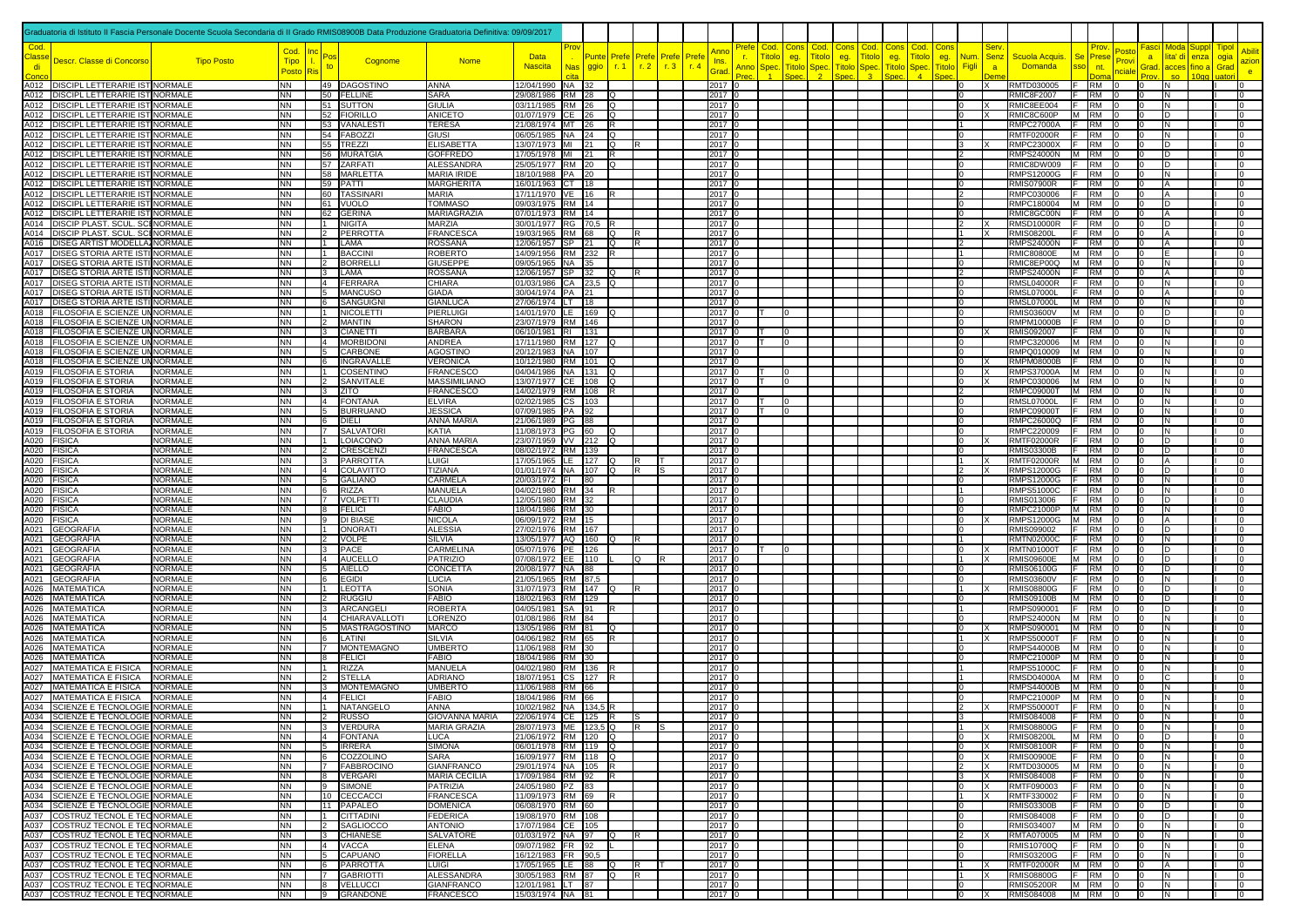|              |                                                                                                                           | Graduatoria di Istituto II Fascia Personale Docente Scuola Secondaria di II Grado RMIS08900B Data Produzione Graduatoria Definitiva: 09/09/2017 |                        |                           |                                     |                                          |                                                |            |               |               |                                  |             |                                   |                       |                                              |                     |                                       |                      |                                    |                                                           |                                        |                                      |                                           |                         |                                     |              |       |
|--------------|---------------------------------------------------------------------------------------------------------------------------|-------------------------------------------------------------------------------------------------------------------------------------------------|------------------------|---------------------------|-------------------------------------|------------------------------------------|------------------------------------------------|------------|---------------|---------------|----------------------------------|-------------|-----------------------------------|-----------------------|----------------------------------------------|---------------------|---------------------------------------|----------------------|------------------------------------|-----------------------------------------------------------|----------------------------------------|--------------------------------------|-------------------------------------------|-------------------------|-------------------------------------|--------------|-------|
| Cod.         |                                                                                                                           |                                                                                                                                                 | Cod.                   |                           |                                     |                                          |                                                |            |               |               |                                  |             | Prefe<br>۱nn                      | Cod. Cons             | Cod.                                         |                     | Cod.                                  |                      | Cod                                | Ser                                                       |                                        |                                      | 'osto                                     |                         |                                     | <u>Fipol</u> |       |
| lass<br>di   | Descr. Classe di Concorso                                                                                                 | <b>Tipo Posto</b>                                                                                                                               | <b>Tipo</b>            |                           | Cognome                             | <b>Nome</b>                              | <b>Data</b><br><b>Nascita</b>                  | <b>Nas</b> | Punte<br>ggio | Prefe<br>r. 1 | <b>Prefe</b> Prefe<br>r.2<br>r.3 | Pref<br>r.4 | n.<br>Ins.<br>Anno<br><b>Grac</b> | <b>Fitolo</b><br>Spec | eg.<br><b>Fitolc</b><br><b>Titol</b><br>Spec | eg.<br><b>Titol</b> | <b>itolo</b><br>$\operatorname{Spec}$ | eg.<br><b>Titolc</b> | itol<br>eg.<br><b>itol</b><br>Spec | <u> Jum</u><br><b>Senz</b><br><u>Figl</u><br>$\mathbf{a}$ | Scuola Acquis.<br><b>Domanda</b>       | <b>Se</b><br>Prese<br>sso<br>nt.     | Prov<br>nciale                            | $\overline{a}$<br>Grad. | lita' di<br>enza<br>acces<br>fino a | ogia<br>Grad | azior |
|              | A037 COSTRUZ TECNOL E TECNORMALE                                                                                          |                                                                                                                                                 | <b>Posto</b><br>NN     |                           | 10 LOIACONO                         | ANNA MARIA                               | 23/07/1959 VV 37                               |            |               | lQ            |                                  |             | 2017 0                            |                       |                                              |                     |                                       |                      |                                    | $\Omega$<br>ΙX                                            | <b>RMTF02000R</b>                      | <b>F</b> RM                          | l0                                        | ID.                     |                                     |              | e.    |
|              | A040 TECNOLOGIE ELETTRICH NORMALE                                                                                         |                                                                                                                                                 | NN                     | $\mathbf{11}$             | <b>TESTA</b>                        | PIERO                                    | 21/03/1973 RM 119                              |            |               |               |                                  |             | 2017 0                            |                       |                                              |                     |                                       |                      |                                    |                                                           | RMTF260001                             | M RM                                 |                                           | IN.                     |                                     |              |       |
|              | A040 TECNOLOGIE ELETTRICH NORMALE<br>A040 TECNOLOGIE ELETTRICH NORMALE                                                    |                                                                                                                                                 | NN<br>NN               | $\vert$ 2<br>$ 3 \rangle$ | SCANZANI<br><b>CARFAGNA</b>         | <b>FABIO</b><br><b>ALESSANDRO</b>        | 17/06/1958 RM 103,5<br>25/04/1981 RM 103       |            |               |               |                                  |             | 2017 0<br>2017 0                  |                       |                                              |                     |                                       |                      |                                    | -1<br>$\Omega$                                            | <b>RMIS10800G</b><br>RMTF040002        | M RM<br>M RM                         |                                           | IN.<br>IN.              |                                     |              |       |
|              | A040 TECNOLOGIE ELETTRICH NORMALE                                                                                         |                                                                                                                                                 | NN                     | $\vert 4 \vert$           | <b>RAGGI</b>                        | ANGELO                                   | 22/07/1961 FR 97                               |            |               |               |                                  |             | 2017 0                            |                       |                                              |                     |                                       |                      |                                    |                                                           | RMTF090003                             | M RM                                 |                                           | IN.                     |                                     |              |       |
| A040         | <b>TECNOLOGIE ELETTRICH NORMALE</b><br>A040 TECNOLOGIE ELETTRICH NORMALE                                                  |                                                                                                                                                 | <b>NN</b><br><b>NN</b> | 5<br>le.                  | <b>GIONGO</b><br>PAOLELLA           | <b>ELENA</b><br><b>DIONISIO</b>          | 23/09/1971 BS 92<br>17/01/1979 SA 83,5 R       |            |               | <b>IR</b>     |                                  |             | 2017 0<br>2017 0                  |                       |                                              |                     |                                       |                      |                                    | $\overline{2}$                                            | RMIS084008<br><b>RMIS11600E</b>        | IF.<br>RM<br>M RM                    | I٥                                        | IN.                     |                                     |              |       |
| A041         | SCIENZE E TECNOLOGIE NORMALE                                                                                              |                                                                                                                                                 | NN                     | $\overline{11}$           | <b>VOLPETTI</b>                     | <b>CLAUDIA</b>                           | 12/05/1980 RM 133                              |            |               |               |                                  |             | 2017 0                            |                       |                                              |                     |                                       |                      |                                    |                                                           | RMIS013006                             | E<br><b>RM</b>                       |                                           | N                       |                                     |              |       |
| A041<br>A041 | SCIENZE E TECNOLOGIE NORMALE<br>SCIENZE E TECNOLOGIE NORMALE                                                              |                                                                                                                                                 | <b>NN</b><br>NN        |                           | <b>LOMBARDO</b><br>CARFAGNA         | <b>ALESSANDRA</b><br>ALESSANDRO          | 27/01/1976 SR 85<br>25/04/1981 RM 85           |            |               | O             |                                  |             | 2017 0<br>2017 C                  |                       |                                              |                     |                                       |                      |                                    |                                                           | <b>RMPS37000A</b><br>RMTF040002        | <b>RM</b><br>IF.<br>M RM             |                                           | IN.<br>N                |                                     |              |       |
| A041         | SCIENZE E TECNOLOGIE NORMALE                                                                                              |                                                                                                                                                 | NN                     | $\overline{14}$           | PAOLELLA                            | <b>DIONISIO</b>                          | 17/01/1979   SA   66,5                         |            |               |               |                                  |             | 2017 C                            |                       |                                              |                     |                                       |                      |                                    |                                                           | <b>RMIS11600E</b>                      | M RM                                 |                                           | C                       |                                     |              |       |
| A041<br>A041 | SCIENZE E TECNOLOGIE NORMALE                                                                                              |                                                                                                                                                 | NN                     | 15<br>16                  | <b>BOTTINI</b>                      | <b>MASSIMILIANO</b>                      | 06/06/1970 FR 59<br>15/05/1985 RM 55           |            |               |               |                                  |             | 2017 0                            |                       |                                              |                     |                                       |                      |                                    | $\Omega$                                                  | <b>RMTD65000G</b><br>RMTF040002        | M RM                                 |                                           | N<br>N                  |                                     |              |       |
| A041         | SCIENZE E TECNOLOGIE NORMALE<br>SCIENZE E TECNOLOGIE NORMALE                                                              |                                                                                                                                                 | NN<br>NN               |                           | PACIFICO<br><b>FESTA</b>            | ANDREA<br><b>MARIA</b>                   | 07/06/1955 BN 53                               |            |               |               |                                  |             | 2017 0<br>2017 0                  |                       |                                              |                     |                                       |                      |                                    |                                                           | <b>RMTF02000R</b>                      | M RM<br>IF.<br><b>RM</b>             |                                           | A                       |                                     |              |       |
| A041         | SCIENZE E TECNOLOGIE NORMALE                                                                                              |                                                                                                                                                 | <b>NN</b>              |                           | <b>STIFANO</b>                      | CARLA                                    | 08/11/1978 SA                                  |            | 52            |               |                                  |             | 2017 0                            |                       |                                              |                     |                                       |                      |                                    |                                                           | RMTF260001                             | IF.<br>RM                            |                                           | IN.                     |                                     |              |       |
| A042<br>A045 | SCIENZE E TECNOLOGIE NORMALE<br>SCIENZE ECONOMICO-AZ NORMALE                                                              |                                                                                                                                                 | NN<br>NN               |                           | ZANFINI<br>RIZZO                    | OSMAN FRANCESCO<br>ROBERTO               | 31/07/1974 CS 101<br>23/11/1971 CZ 177         |            |               |               |                                  |             | 2017 0<br>2017 0                  |                       |                                              |                     |                                       |                      |                                    |                                                           | RMTF040002<br>RMPC12000C               | M RM<br>M RM                         |                                           | IN.<br>ID.              |                                     |              |       |
| A045         | SCIENZE ECONOMICO-AZ NORMALE                                                                                              |                                                                                                                                                 | NN                     |                           | PACIELLO                            | <b>ANTONELLA</b>                         | 13/04/1973  NA  127                            |            |               | lO.           | R                                |             | 2017 0                            | IΤ                    |                                              |                     |                                       |                      |                                    |                                                           | RMIS092007                             | E<br><b>RM</b>                       |                                           | N                       |                                     |              |       |
| A045<br>A045 | SCIENZE ECONOMICO-AZ NORMALE<br>SCIENZE ECONOMICO-AZ NORMALE                                                              |                                                                                                                                                 | NN<br>NN               | 14                        | <b>CURCURU</b><br><b>RUSSO</b>      | SILVIA<br><b>ASSUNTA</b>                 | 08/05/1987 PA 119<br>04/03/1970 CE 101         |            |               | IО            | R                                |             | 2017 0<br>2017 0                  |                       |                                              |                     |                                       |                      |                                    |                                                           | <b>RMIS07300T</b><br><b>RMTF17000P</b> | <b>RM</b><br>IF.<br><b>RM</b><br>IF. |                                           | N<br>D                  |                                     |              |       |
| A045         | SCIENZE ECONOMICO-AZ NORMALE                                                                                              |                                                                                                                                                 | NN                     | 15                        | <b>MARCELLINI</b>                   | <b>ALFREDO</b>                           | 23/06/1968 RM 81                               |            |               |               |                                  |             | 2017 0                            |                       |                                              |                     |                                       |                      |                                    | $\Omega$                                                  | <b>RMIS09100B</b>                      | M RM                                 |                                           | N                       |                                     |              |       |
| A046<br>A046 | SCIENZE GIURIDICO-ECONORMALE<br>SCIENZE GIURIDICO-ECC NORMALE                                                             |                                                                                                                                                 | NN<br>NN               | $\sqrt{2}$                | <b>RIZZUTI</b><br><b>STIPO</b>      | <b>MARIUCCIA</b><br><b>MARIA BONARIA</b> | 12/10/1980 CS 128<br>01/06/1969 LT 123         |            |               |               | lQ.                              |             | 2017 0<br>2017 0                  |                       |                                              |                     |                                       |                      |                                    | $\overline{2}$                                            | <b>RMTF02000R</b><br><b>RMIS11700A</b> | <b>RM</b><br>IF.<br><b>RM</b>        | I٥                                        | D<br>ID.                |                                     |              |       |
| A046         | SCIENZE GIURIDICO-ECONORMALE                                                                                              |                                                                                                                                                 | NN                     |                           | $3$ SEPE                            | <b>ALESSIA</b>                           | 04/02/1973 RM 122                              |            |               |               |                                  |             | 2017 0                            |                       |                                              |                     |                                       |                      |                                    | $\Omega$                                                  | <b>RMPM15000C</b>                      | RM<br>IF.                            | I٥                                        | D                       |                                     |              |       |
| A046<br>A046 | SCIENZE GIURIDICO-ECC NORMALE<br>SCIENZE GIURIDICO-ECONORMALE                                                             |                                                                                                                                                 | NN<br>NN               | $\overline{4}$<br>15      | PERSANO<br><b>FORTUGNO</b>          | <b>FABIO</b><br><b>DOMENICA</b>          | 05/02/1981 BR 99<br>28/01/1958 RC 98           |            |               | lO.           |                                  |             | 2017 0<br>2017 0                  |                       |                                              |                     |                                       |                      |                                    | $\Omega$<br>$\Omega$                                      | RMPM15000C M RM<br><b>RMIS05300L</b>   | <b>RM</b><br>IF.                     | I٥<br>I٥                                  | IN.<br>l A              |                                     |              |       |
| A046         | SCIENZE GIURIDICO-ECONORMALE                                                                                              |                                                                                                                                                 | NN                     | 16                        | <b>ROSITANI</b>                     | MARZIA                                   | 24/01/1978 NA 96                               |            |               |               |                                  |             | 2017 0                            |                       |                                              |                     |                                       |                      |                                    |                                                           | <b>RMIS08900B</b>                      | <b>RM</b><br>IF.                     |                                           | N                       |                                     |              |       |
| A046<br>A046 | SCIENZE GIURIDICO-ECONORMALE<br>SCIENZE GIURIDICO-ECONORMALE                                                              |                                                                                                                                                 | NN<br>NN               | 17<br>$\overline{8}$      | <b>MATTIELLO</b><br><b>VERZI</b>    | <b>LUCIA</b><br><b>ELISA</b>             | 20/09/1983 NA 90<br>20/10/1975 CT 87           |            |               |               |                                  |             | 2017 0<br>2017 0                  |                       |                                              |                     |                                       |                      |                                    | $\mathbf{0}$<br>$\Omega$                                  | RMTD030005<br>RMPQ010009               | <b>RM</b><br>IE.<br><b>RM</b><br>IF. | In.                                       | IN.<br>N                |                                     |              |       |
| A046         | SCIENZE GIURIDICO-ECONORMALE                                                                                              |                                                                                                                                                 | <b>NN</b>              |                           | 9 DE MEC                            | CONCETTA                                 | 19/10/1968 NA 80.5                             |            |               | IR.           |                                  |             | 2017 0                            |                       |                                              |                     |                                       |                      |                                    | $\mathcal{P}$                                             | RMTD640001                             | E<br><b>RM</b>                       |                                           | IN.                     |                                     |              |       |
| A046         | SCIENZE GIURIDICO-ECONORMALE                                                                                              |                                                                                                                                                 | NN                     |                           | 10 PACIELLO                         | <b>ANTONELLA</b>                         | 13/04/1973 NA 78                               |            |               | lo.           |                                  |             | 2017 0                            |                       |                                              |                     |                                       |                      |                                    | $\mathfrak{p}$                                            | <b>RMIS092007</b>                      | IF.<br><b>RM</b>                     |                                           | IN.                     |                                     |              |       |
| A046<br>A046 | SCIENZE GIURIDICO-ECONORMALE<br>SCIENZE GIURIDICO-ECC NORMALE                                                             |                                                                                                                                                 | <b>NN</b><br>NN.       |                           | $\overline{11}$ LILLO<br>12 MAMMONE | <b>FEDERICA</b><br>PIETRO                | 21/12/1983 RM 78<br>05/11/1977 RC 77           |            |               |               |                                  |             | 2017 0<br>2017 0                  |                       |                                              |                     |                                       |                      |                                    | $\Omega$<br>$\Omega$                                      | RMVC010008<br>RMIS013006               | RM<br>IF.<br>M RM                    | I٥<br>I٥                                  | N.<br>IN.               |                                     |              |       |
| A046         | SCIENZE GIURIDICO-ECCINORMALE                                                                                             |                                                                                                                                                 | NN.                    |                           | 13 MENELAO                          | <b>STEFANIA</b>                          | 19/03/1970 RM 55                               |            |               |               |                                  |             | 2017 0                            |                       |                                              |                     |                                       |                      |                                    |                                                           | RMRI05000Q                             | IF.<br><b>RM</b>                     | I٥                                        | IN.                     |                                     |              |       |
| A046<br>A046 | SCIENZE GIURIDICO-ECC NORMALE<br><b>SCIENZE GIURIDICO-ECONORMALE</b>                                                      |                                                                                                                                                 | NN<br>NN               |                           | 14 DE GAETANO<br>15 ALFONSI         | SALVATORE<br><b>ANNA TERESA</b>          | 02/09/1965 CE 44<br>03/10/1969 AQ 40           |            |               | Q             |                                  |             | 2017 0<br>2017 0                  |                       |                                              |                     |                                       |                      |                                    | IΩ                                                        | <b>RMRH02000C</b><br><b>RMIS03600V</b> | M RM<br>F RM                         |                                           | А                       |                                     |              |       |
|              | A046 SCIENZE GIURIDICO-ECONORMALE                                                                                         |                                                                                                                                                 | NN.                    |                           | 16 CIPULLO                          | VENERANDA CLARA 14/11/1971 CE 39         |                                                |            |               |               |                                  |             | 2017 0                            |                       |                                              |                     |                                       |                      |                                    | $\overline{2}$                                            | <b>RMTD65000G</b>                      | F RM                                 | I٥                                        |                         |                                     |              |       |
| A046<br>A046 | SCIENZE GIURIDICO-ECONORMALE<br>SCIENZE GIURIDICO-ECC NORMALE                                                             |                                                                                                                                                 | NN.<br>NN              |                           | 17 GALEANDRO<br>18 PERRONE          | MARIA ALESSANDRA<br><b>FRANCESCA</b>     | 03/05/1967 TA 37<br>23/05/1967 RM 36           |            |               | lQ<br>İR      |                                  |             | 2017 0<br>2017 0                  |                       |                                              |                     |                                       |                      |                                    |                                                           | RMTA070005<br>RMTD030005               | <b>RM</b><br>IF.<br>RM<br>IF.        |                                           |                         |                                     |              |       |
| A046         | SCIENZE GIURIDICO-ECONORMALE                                                                                              |                                                                                                                                                 | <b>NN</b>              |                           | 19 LONGOBARDI                       | <b>IOLANDA</b>                           | 25/04/1972 NA 18                               |            |               | lR.           |                                  |             | 2017 0                            |                       |                                              |                     |                                       |                      |                                    |                                                           | <b>RMTD65000G</b>                      | RM<br>IF.                            |                                           |                         |                                     |              |       |
| A046<br>A046 | SCIENZE GIURIDICO-ECO NORMALE<br>SCIENZE GIURIDICO-ECONORMALE                                                             |                                                                                                                                                 | NN<br><b>NN</b>        |                           | 20 DI GIUSEPPE<br>21 COPPOLA        | PIERPAOLO<br><b>ALDO</b>                 | 19/05/1972 PZ 16<br>30/05/1967 RM 15           |            |               |               |                                  |             | 2017 0<br>2017 0                  |                       |                                              |                     |                                       |                      |                                    |                                                           | <b>RMIS07300T</b><br><b>RMTN01000T</b> | M RM<br>M RM                         |                                           |                         |                                     |              |       |
| A047         | SCIENZE MATEMATICHE NORMALE                                                                                               |                                                                                                                                                 | NN.                    |                           | CAMPLESE                            | LUCIO                                    | 20/03/1961   TE   31                           |            |               | IQ            |                                  |             | 2017 0                            |                       |                                              |                     |                                       |                      |                                    |                                                           | <b>RMIS08100R</b>                      | M RM                                 |                                           |                         |                                     |              |       |
| A047<br>A048 | SCIENZE MATEMATICHE NORMALE<br>SCIENZE MOTORIE E SPONORMALE                                                               |                                                                                                                                                 | NN<br>NN               | 12                        | <b>FELICI</b><br><b>CRISPINO</b>    | <b>FABIO</b><br><b>ELENA</b>             | 18/04/1986 RM 30<br>31/07/1979 NA 157,5 Q      |            |               |               |                                  |             | 2017 0<br>2017 0                  |                       |                                              |                     |                                       |                      |                                    |                                                           | <b>RMPC21000P</b><br>RMPS520003        | M RM<br>IF RM                        |                                           | N<br>D                  |                                     |              |       |
| A048         | SCIENZE MOTORIE E SPONORMALE                                                                                              |                                                                                                                                                 | NN                     | $\overline{2}$            | TOTI                                | <b>FRANCESCA</b>                         | 19/03/1987 RM 137,5                            |            |               |               |                                  |             | 2017 0                            |                       |                                              |                     |                                       |                      |                                    | $\Omega$                                                  | RMTF090003                             | <b>RM</b><br>IF.                     |                                           | N                       |                                     |              |       |
| A048<br>A048 | SCIENZE MOTORIE E SPONORMALE<br>SCIENZE MOTORIE E SPONORMALE                                                              |                                                                                                                                                 | NN.<br><b>NN</b>       | lз<br>$\overline{A}$      | CALIFANO<br>TORSIELLO               | <b>ROSSELLA</b><br><b>GIUSEPPINA</b>     | 22/12/1981 SA<br>01/03/1969 SA                 |            | 123<br>117    |               |                                  |             | 2017 0<br>2017 0                  |                       |                                              |                     |                                       |                      |                                    |                                                           | <b>RMIS06100G</b><br>RMRH01801D        | IF.<br>RM<br><b>RM</b><br>IF.        |                                           | In                      |                                     |              |       |
| A048         | SCIENZE MOTORIE E SPONORMALE                                                                                              |                                                                                                                                                 | NN                     | l 5                       | <b>RUSSO</b>                        | <b>CINZIA</b>                            | 28/02/1961 CE 1111                             |            |               | IQ            | R<br>١s                          |             | 2017 0                            |                       |                                              |                     |                                       |                      |                                    |                                                           | <b>RMPC09000T</b>                      | RM                                   |                                           | ID.                     |                                     |              |       |
| A048<br>A048 | SCIENZE MOTORIE E SP(NORMALE<br>SCIENZE MOTORIE E SPONORMALE                                                              |                                                                                                                                                 | NN<br>NN.              |                           | <b>DAMBROSIO</b><br>ANGELINI        | PIERA<br>DANIELA                         | 28/12/1968 RM 110<br>10/09/1968 RM 84          |            |               | R<br>R        |                                  |             | 2017 0<br>2017 0                  |                       |                                              |                     |                                       |                      |                                    |                                                           | <b>RMPS50000T</b><br><b>RMPS05000E</b> | RM<br><b>RM</b>                      |                                           | N<br>N                  |                                     |              |       |
| A048         | SCIENZE MOTORIE E SPONORMALE                                                                                              |                                                                                                                                                 | NN                     |                           | PIZZICHINI                          | SILVIA                                   | 19/10/1962 RM 83                               |            |               | IQ.           |                                  |             | 2017 0                            |                       |                                              |                     |                                       |                      |                                    |                                                           | <b>RMPS24000N</b>                      | <b>RM</b><br>F                       |                                           |                         |                                     |              |       |
| A048         | <b>SCIENZE MOTORIE E SP( NORMALE</b>                                                                                      |                                                                                                                                                 | NN                     | 19                        | <b>DEL ZOTTO</b>                    | ANDREA<br><b>MARINA</b>                  | 30/11/1988 VE 78                               |            |               |               |                                  |             | 2017 0                            |                       |                                              |                     |                                       |                      |                                    | $\Omega$                                                  | <b>RMIS09100B</b>                      | M RM<br>IF.                          |                                           | N<br>N                  |                                     |              |       |
| A048<br>A048 | SCIENZE MOTORIE E SPONORMALE<br>SCIENZE MOTORIE E SPONORMALE                                                              |                                                                                                                                                 | NN<br>NN               |                           | 10 BAGNATO<br>11 GRANATA            | ALESSANDRO                               | 24/11/1979 RC 69,5<br>04/03/1957 RM 68         |            |               | lQ            |                                  |             | 2017 0<br>2017 0                  |                       |                                              |                     |                                       |                      |                                    | $\overline{0}$                                            | RMPC150008<br>RMPS24000N M RM          | RM                                   | I٥                                        | А                       |                                     |              |       |
| A048<br>A050 | SCIENZE MOTORIE E SPONORMALE                                                                                              |                                                                                                                                                 | NN                     | $\mathbf{11}$             | 12 RUSTEMI                          | <b>VILMA</b>                             | 28/12/1975 EE 16                               |            |               |               |                                  |             | 2017 0                            |                       |                                              |                     |                                       |                      |                                    | $\Omega$                                                  | <b>RMIS09100B</b>                      | l ⊏<br><b>RM</b>                     | $10^{-1}$                                 |                         |                                     |              |       |
| A050         | SCIENZE NAT, CHIM E BI( NORMALE<br>SCIENZE NAT. CHIM E BI( NORMALE                                                        |                                                                                                                                                 | NN<br>NN               | $\mathsf{I}$              | <b>LORENZETTI</b><br><b>CLUCHER</b> | <b>EMANUELA</b><br><b>GIAN GUIDO</b>     | 10/08/1976   RM   124   R<br>21/12/1956 RM 121 |            |               | -lo           |                                  |             | 2017 0<br>2017 0                  |                       |                                              |                     |                                       |                      |                                    | 11<br>$\Omega$                                            | <b>RMPS19000T</b><br><b>RMIS03600V</b> | <b>RM</b><br>IF.<br>M RM             | $\overline{0}$<br>I٥                      | ID.                     |                                     |              |       |
| A050         | SCIENZE NAT. CHIM E BIONORMALE                                                                                            |                                                                                                                                                 | <b>NN</b>              | $\mathbf{13}$             | <b>KOBOS</b>                        | KATARZYNA AGNIESZ02/08/1980 EE 120       |                                                |            |               | lO.           |                                  |             | 2017 0                            |                       |                                              |                     |                                       |                      |                                    | $\Omega$                                                  | <b>RMIS10100R</b>                      | <b>RM</b><br>IF.                     | I٥                                        |                         |                                     |              |       |
| A050<br>A050 | <b>SCIENZE NAT. CHIM E BIONORMALE</b><br>SCIENZE NAT, CHIM E BIONORMALE                                                   |                                                                                                                                                 | NN<br>NN               | $\overline{14}$<br>15     | ARABIA<br><b>IODICE</b>             | ANTONIA ANGELA<br><b>CIRO</b>            | 25/02/1960 CZ 118<br>12/05/1971   NA   117     |            |               |               |                                  |             | 2017 0<br>2017 C                  |                       |                                              |                     |                                       |                      |                                    | 10<br>IΩ                                                  | RMIS113003<br><b>RMIS03600V</b>        | <b>RM</b><br>IF.<br>M RM             | In.                                       | D<br>ID                 |                                     |              |       |
| A050         | SCIENZE NAT, CHIM E BI(NORMALE                                                                                            |                                                                                                                                                 | NN                     |                           | PETRILLO                            | <b>ANTONIETTA</b>                        | 26/06/1980 BN 115                              |            |               | ΙO            |                                  |             | 2017 0                            |                       |                                              |                     |                                       |                      |                                    | lo                                                        | <b>RMIS072002</b>                      | IF.<br><b>IRM</b>                    |                                           | N                       |                                     |              |       |
| A050         | SCIENZE NAT. CHIM E BIONORMALE                                                                                            |                                                                                                                                                 | NN.<br><b>NN</b>       |                           | <b>MUSCOLINO</b><br>8 PINTUS        | <b>MARINA</b><br><b>ELISABETTA</b>       | 16/03/1967 RM 94<br>31/12/1979 RM 89           |            |               | lQ<br>lQ.     |                                  |             | 2017 0<br>2017 0                  |                       |                                              |                     |                                       |                      |                                    | l n                                                       | RMPS130006<br><b>RMPS37000A</b>        | IF.<br><b>RM</b><br>F RM 0           | $\overline{0}$                            | ID.<br>N.               |                                     |              |       |
|              | A050 SCIENZE NAT, CHIM E BIONORMALE<br>A050 SCIENZE NAT, CHIM E BIONORMALE<br>A050 SCIENZE NAT, CHIM E BIONORMALE         |                                                                                                                                                 | NN                     | To a                      | <b>BOCCACC</b>                      | <b>FRANCESC</b>                          | 24/10/1985 RM 84                               |            |               |               |                                  |             | 2017                              |                       |                                              |                     |                                       |                      |                                    |                                                           | <b>RMSL07000L</b>                      | <b>RM</b>                            |                                           |                         |                                     |              |       |
|              | A050 SCIENZE NAT, CHIM E BIONORMALE                                                                                       |                                                                                                                                                 | <b>NN</b><br>NN        |                           | 10 PALUMBO<br>11 CORNETTA           | <b>MILENA</b><br><b>TOMMASO</b>          | 30/04/1975 RM 72<br>29/06/1973 RM 71           |            |               |               |                                  |             | 2017 0<br>2017 0                  |                       |                                              |                     |                                       |                      |                                    | $\Omega$                                                  | <b>RMIS071006</b><br>RMPS50000T M RM   | F RM                                 | $\overline{0}$<br>I0.<br>l0               | IN.<br>IN.              |                                     |              |       |
|              | A050 SCIENZE NAT, CHIM E BIONORMALE                                                                                       |                                                                                                                                                 | NN                     |                           | 12 TANZILLO                         | <b>MARIA</b>                             | 07/07/1984 CE 62                               |            |               |               |                                  |             | 2017 0                            |                       |                                              |                     |                                       |                      |                                    | $\mathbf{0}$                                              | <b>RMIS03200G</b>                      | F RM                                 | In.                                       | ID                      |                                     |              |       |
|              | A050 SCIENZE NAT, CHIM E BIONORMALE<br>A054 STORIA DELL'ARTE                                                              | <b>NORMALE</b>                                                                                                                                  | NN<br><b>NN</b>        |                           | 13 BELLINI<br>1 GIAMMARIOLI         | <b>STEFANO</b><br><b>MAURIZIO</b>        | 01/12/1969 RM 11<br>13/08/1954 RM 194          |            |               |               |                                  |             | 2017 0<br>2017 0                  |                       |                                              |                     |                                       |                      |                                    | $\Omega$<br>$\Omega$                                      | <b>RMIS00800P</b><br>RMPC200004 M RM   | M RM                                 | In.<br>I٥                                 | A<br>ΙA                 |                                     |              |       |
|              | A054 STORIA DELL'ARTE                                                                                                     | <b>NORMALE</b>                                                                                                                                  | NN                     |                           | 2 FRANCAVILLA                       | CARLO                                    | 12/02/1979 BA 113                              |            |               |               |                                  |             | 2017 0                            |                       |                                              |                     |                                       |                      |                                    | l n                                                       | RMSD10000R M RM                        |                                      |                                           | IN.                     |                                     |              |       |
|              | A054 STORIA DELL'ARTE<br>A054 STORIA DELL'ARTE<br>A054 STORIA DELL'ARTE<br>A054 STORIA DELL'ARTE<br>A054 STORIA DELL'ARTE | <b>NORMALE</b><br><b>NORMALE</b>                                                                                                                | NN<br><b>NN</b>        | $3$ MEO                   | 4 LUCANTONI                         | MARCELLO<br><b>ANNALISA</b>              | 06/02/1972 RM 112<br>31/12/1982 RM 110         |            |               |               | $\Omega$<br>R                    |             | 2017 0<br>2017 0                  | Iт                    |                                              |                     |                                       |                      |                                    | l 1<br>$\Omega$                                           | <b>RMIS08200L</b><br>RMPC320006        | M RM 0<br>$F$ RM 0                   | I٥<br>$\overline{0}$                      | ID.<br>IN.              |                                     |              |       |
|              |                                                                                                                           | <b>NORMALE</b>                                                                                                                                  | NN                     |                           | <b>15 MICCOLIS</b>                  | <b>STEFANIA</b>                          | 09/08/1976 BA 104                              |            |               |               |                                  |             | 2017 0                            |                       |                                              |                     |                                       |                      |                                    | l n                                                       | <b>RMPC27000A</b>                      | $F$ RM $ 0$                          | $\overline{0}$                            | ΙF                      |                                     |              |       |
|              | A054 STORIA DELL'ARTE                                                                                                     | <b>NORMALE</b><br><b>NORMALE</b>                                                                                                                | NN<br>NN               |                           | 6 MASTROFINI<br>7 PETRAROLO         | <b>SUSANNA</b><br>LUCIA                  | 03/12/1983 RM 95<br>01/09/1987 BR 91,5         |            |               |               |                                  |             | 2017 0<br>2017 0                  |                       |                                              |                     |                                       |                      |                                    | lo                                                        | <b>RMSD10000R</b><br><b>RMIS08900B</b> | $F$ RM 0<br>F RM                     | $\overline{0}$<br>I٥                      | IN.<br>IN.              |                                     |              |       |
|              | A054 STORIA DELL'ARTE                                                                                                     | <b>NORMALE</b>                                                                                                                                  | NN                     |                           | 8 ORTENZI                           | <b>FLORIANA</b>                          | 08/10/1983 VT 88,5                             |            |               |               |                                  |             | 2017 0                            |                       |                                              |                     |                                       |                      |                                    | $^{\circ}$                                                | RMIS048005                             | F RM                                 | I٥                                        | IN.                     |                                     |              |       |
|              | A054 STORIA DELL'ARTE<br>A054 STORIA DELL'ARTE                                                                            | <b>NORMALE</b><br><b>NORMALE</b>                                                                                                                | NN<br>NN               |                           | 9 BARBA<br>10 MANCINI               | <b>LUCIA</b><br><b>AZZURRA</b>           | 17/12/1976 SA  88<br>23/12/1987 RM 85          |            |               | Q             |                                  |             | 2017 0<br>2017 0                  |                       |                                              |                     |                                       |                      |                                    | 0<br>ΙX<br>$\Omega$<br>ΙX                                 | <b>RMIS08900B</b><br>RMPC150008        | F RM<br>F RM                         | I٥<br>I٥                                  | IN.<br>IN.              |                                     |              |       |
|              | A054 STORIA DELL'ARTE                                                                                                     | <b>NORMALE</b>                                                                                                                                  | NN                     |                           | 11 MONDELLI                         | <b>VERONICA</b>                          | 31/10/1983 RM 85                               |            |               | lQ            |                                  |             | 2017 0                            |                       |                                              |                     |                                       |                      |                                    | $\Omega$<br>x                                             | <b>RMIS04600D</b>                      | F RM                                 | l0                                        | IN.                     |                                     |              |       |
|              | A054 STORIA DELL'ARTE<br>A054 STORIA DELL'ARTE                                                                            | <b>NORMALE</b>                                                                                                                                  | <b>NN</b>              |                           | 12 CAMPO                            | <b>EMANUELA</b>                          | 14/12/1988 RG 84                               |            |               |               |                                  |             | 2017 0                            | IT                    |                                              |                     |                                       |                      |                                    | $\Omega$<br>$\Omega$                                      | RMPC17000D<br>RMPC07000L M RM 0        | F RM                                 | $\overline{0}$<br>$\overline{\mathsf{I}}$ | N                       |                                     |              |       |
|              | A054 STORIA DELL'ARTE                                                                                                     | <b>NORMALE</b><br><b>NORMALE</b>                                                                                                                | NN<br><b>NN</b>        |                           | 13 FRAGNITO<br>$14$ GIURI           | LUIGI<br><b>FLORIANA</b>                 | 06/05/1983 BN 80<br>11/02/1981 RM 79           |            |               | IQ            |                                  |             | 2017 0<br>2017 0                  |                       |                                              |                     |                                       |                      |                                    | $\Omega$                                                  | RMIS084008 F RM 0                      |                                      | $\overline{0}$<br>$\overline{0}$          | IN.<br>IN.              |                                     |              |       |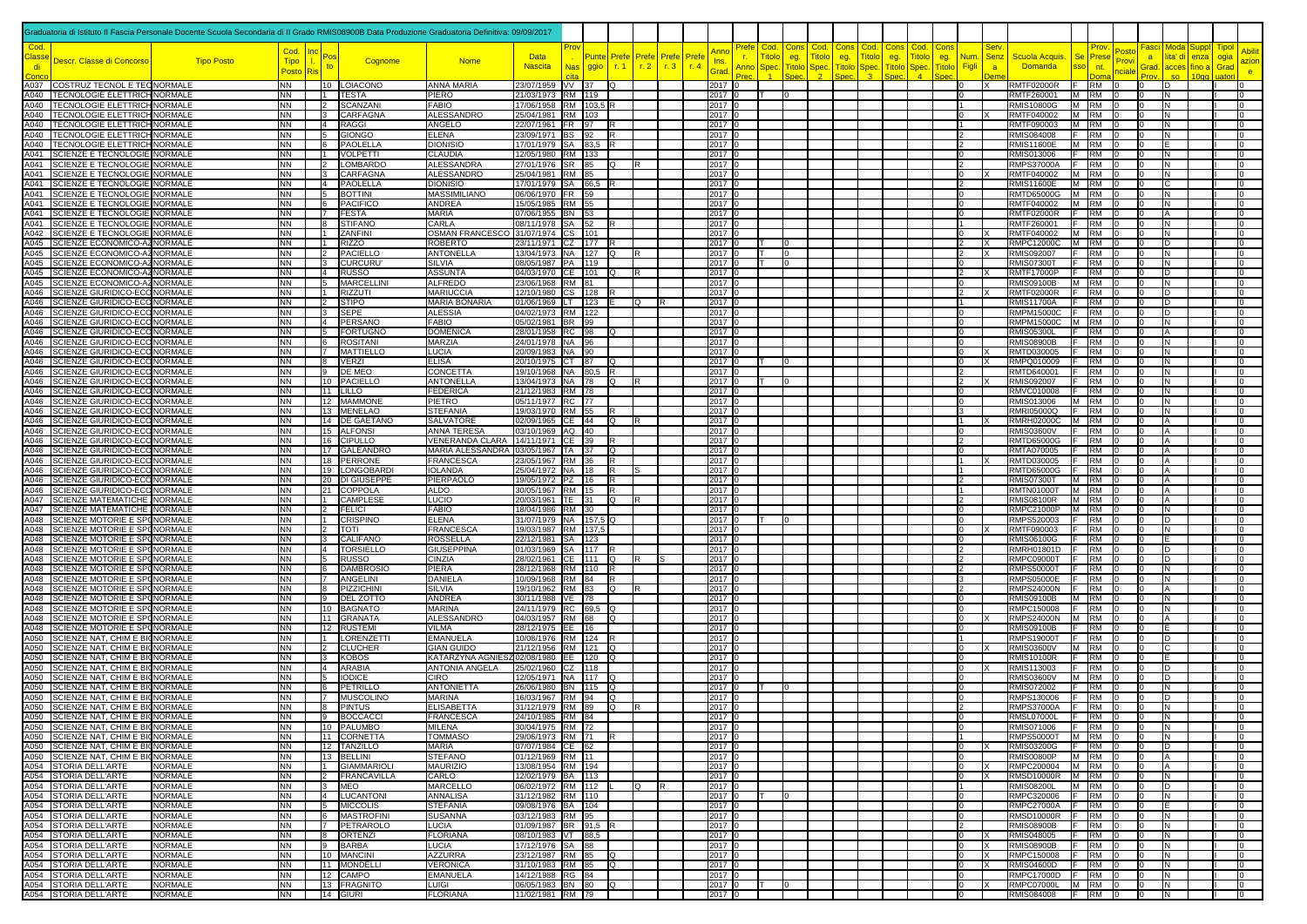|                          |                                                                                 | Graduatoria di Istituto II Fascia Personale Docente Scuola Secondaria di II Grado RMIS08900B Data Produzione Graduatoria Definitiva: 09/09/2017 |                        |                           |                                  |                                              |                                              |            |               |                |              |              |                      |                  |                                                             |                                               |                      |                      |              |                                              |                                  |                                                                 |                             |                       |                                              |                                |                 |
|--------------------------|---------------------------------------------------------------------------------|-------------------------------------------------------------------------------------------------------------------------------------------------|------------------------|---------------------------|----------------------------------|----------------------------------------------|----------------------------------------------|------------|---------------|----------------|--------------|--------------|----------------------|------------------|-------------------------------------------------------------|-----------------------------------------------|----------------------|----------------------|--------------|----------------------------------------------|----------------------------------|-----------------------------------------------------------------|-----------------------------|-----------------------|----------------------------------------------|--------------------------------|-----------------|
| Cod.                     |                                                                                 |                                                                                                                                                 | Cod.                   |                           |                                  |                                              |                                              |            |               |                |              |              | Anno                 |                  | <u>Prefe</u><br>Cod                                         | Cons<br>Cod.                                  | Cons                 | Cod.                 | <b>Cons</b>  | Cod.<br>Con                                  |                                  | <b>Serv</b>                                                     |                             | 'osti                 | -asci<br>Moda                                | <b>Tipol</b>                   |                 |
| <mark>:lass</mark><br>di | Descr. Classe di Concorso                                                       | <b>Tipo Posto</b>                                                                                                                               | <b>Tipo</b>            | to                        | Cognome                          | <b>Nome</b>                                  | <b>Data</b><br><b>Nascita</b>                | <b>Nas</b> | Punte<br>ggio | Prefe<br>r.1   | Prefe<br>r.2 | Prefe<br>r.3 | Pref∈<br>Ins.<br>r.4 |                  | <b>Fitolo</b><br><b>r.</b><br>Anno<br>$\operatorname{Spec}$ | <b>Fitolc</b><br>eg.<br><b>Titolc</b><br>Spec | eg.<br><b>Fitolc</b> | <b>Fitolo</b><br>pec | eg.<br>itolo | itok<br>eg.<br>$\operatorname{Spec}$<br>itok | Num<br>Figli                     | Scuola Acquis.<br><b>Senz</b><br><b>Domanda</b><br>$\mathbf{a}$ | Se<br>Prese<br>nt.          | Provi                 | lita' di<br>$\overline{a}$<br>Grad.<br>acces | enza<br>ogia<br>Grad<br>fino a | azior           |
|                          |                                                                                 |                                                                                                                                                 | <b>Posto</b>           |                           |                                  |                                              |                                              |            |               |                |              |              | Grad                 |                  |                                                             |                                               |                      |                      |              |                                              |                                  |                                                                 |                             |                       |                                              |                                | e.              |
|                          | 4054 STORIA DELL'ARTE<br><b>1054 STORIA DELL'ARTE</b>                           | <b>NORMALE</b><br>NORMALE                                                                                                                       | <b>NN</b><br><b>NN</b> |                           | 15 CONTE<br>16 PESCI             | <b>GIULIA</b><br>LAURA                       | 28/06/1988 RM 78<br>21/08/1982 RM 77         |            |               |                |              |              | 2017                 | 2017 0           |                                                             |                                               |                      |                      |              |                                              | $\overline{0}$<br>$\overline{2}$ | <b>RMPC19000P</b><br><b>RMPC21000P</b>                          | <b>RM</b><br><b>RM</b>      |                       | l0<br>ΙN<br>IN.<br>I٥                        |                                |                 |
|                          | 1054 STORIA DELL'ARTE                                                           | <b>NORMALE</b>                                                                                                                                  | NN                     |                           | 17 MAIORINO                      | <b>ANTONIO</b>                               | 22/12/1984 SA 72                             |            |               |                |              |              |                      | 2017 0           |                                                             |                                               |                      |                      |              |                                              | 10                               | RMIS104008                                                      | M RM                        |                       | IN.<br>In.                                   |                                |                 |
|                          | 4054 STORIA DELL'ARTE<br>4054 STORIA DELL'ARTE                                  | <b>NORMALE</b><br><b>NORMALE</b>                                                                                                                | <b>NN</b><br><b>NN</b> |                           | 18 PITILLO<br>19 ARAGONA         | ANGELO<br>MANUELA SANTINA                    | 22/12/1966 PZ 52<br>29/09/1979 BO 31         |            |               |                |              |              | 2017                 | 2017 0           |                                                             |                                               |                      |                      |              |                                              | ΙO<br>I0.                        | RMRH01801D   M   RM<br>RMPC04000R F RM                          |                             |                       | ΙN<br>I0.<br>ID                              |                                |                 |
|                          | 4054 STORIA DELL'ARTE                                                           | <b>NORMALE</b>                                                                                                                                  | <b>NN</b>              |                           | 20 BORSELLINI                    | ROBERTC                                      | 21/05/1971 RM 26                             |            |               |                |              |              | 2017                 |                  |                                                             |                                               |                      |                      |              |                                              | $\Omega$                         | <b>RMIS09100B</b>                                               | M RM                        |                       |                                              |                                |                 |
|                          | 4054 STORIA DELL'ARTE<br>4054 STORIA DELL'ARTE                                  | <b>NORMALE</b><br><b>NORMALE</b>                                                                                                                | <b>NN</b><br><b>NN</b> |                           | 21 POMPEI<br>22 BENCINI          | <b>ISABELLA</b><br>ETIZIA.                   | 12/07/1965 RM 23<br>09/04/1959 FI 23         |            |               |                |              |              | 2017<br>2017         |                  |                                                             |                                               |                      |                      |              |                                              | $\Omega$<br>I٥                   | RMTN01000T<br>RMIC847005                                        | <b>RM</b><br>E<br><b>RM</b> |                       | $\overline{a}$<br>IΑ                         |                                |                 |
|                          | 4054 STORIA DELL'ARTE                                                           | <b>NORMALE</b>                                                                                                                                  | <b>NN</b>              |                           | 23 CIVININI                      | CRISTINA                                     | 24/07/1966 RM 15                             |            |               |                |              |              | 2017                 |                  |                                                             |                                               |                      |                      |              |                                              | lo                               | RMIS112007                                                      | <b>RM</b>                   |                       | I٥<br>IA                                     |                                |                 |
|                          | 4054 STORIA DELL'ARTE                                                           | NORMALE                                                                                                                                         | <b>NN</b><br><b>NN</b> |                           | 24 MARI<br><b>FINN</b>           | <b>MARTA</b><br>PAOLO                        | 15/06/1964 RM 11                             |            |               |                |              |              | 2017                 |                  |                                                             |                                               |                      |                      |              |                                              | $\overline{1}$<br>$\mathbf{11}$  | <b>RMTN01000T</b>                                               | <b>RM</b><br>F.<br>M RM     |                       | ID                                           |                                |                 |
| 1061                     | 1061 TECNOL E TECN COMUNINORMALE<br><b>TECNOL E TECN COMUNINORMALE</b>          |                                                                                                                                                 | NN                     | 11<br>$ 2\rangle$         | <b>IAVARONE</b>                  | <b>FILOMENA</b>                              | 29/07/1956 RM 221 Q<br>06/05/1973 AV 175     |            |               |                |              |              | 2017<br>2017         |                  |                                                             |                                               |                      |                      |              |                                              | 0                                | <b>RMIS08700Q</b><br><b>RMIS02300R</b>                          | <b>RM</b><br>F.             |                       | In                                           |                                |                 |
|                          | 1061   TECNOL E TECN COMUNINORMALE                                              |                                                                                                                                                 | <b>NN</b>              | 13                        | <b>BIONDO</b>                    | <b>ANTONINO</b>                              | 31/07/1964 ME 161,5                          |            |               |                |              |              | 2017                 |                  |                                                             |                                               |                      |                      |              |                                              | 10                               | <b>RMTD07000G</b>                                               | M RM                        |                       | D                                            |                                |                 |
| ነ061<br>4061             | <b>TECNOL E TECN COMUNINORMALE</b><br><b>TECNOL E TECN COMUNINORMALE</b>        |                                                                                                                                                 | <b>NN</b><br><b>NN</b> | $\vert 4 \vert$<br>5      | TIERI<br><b>PARISI PRESICCE</b>  | PIERANGELO<br>PAOLO                          | 30/07/1971 EE 145,5<br>10/08/1958 PE 120     |            |               |                |              |              | 2017                 | 2017 0           |                                                             |                                               |                      |                      |              |                                              | 10<br>lo                         | RMPS180007<br>RMIC8GD00D                                        | M RM<br>M RM                |                       | D<br>ID<br>I٥                                |                                |                 |
| 4061                     | TECNOL E TECN COMUNINORMALE                                                     |                                                                                                                                                 | <b>NN</b>              | 16                        | <b>MARENZI</b>                   | SAMANTHA                                     | 04/11/1975 RM 116                            |            |               |                |              |              | 2017                 |                  |                                                             |                                               |                      |                      |              |                                              | lo                               | <b>RMIS08900B</b>                                               | <b>RM</b>                   |                       | lΝ                                           |                                |                 |
| 1061                     | 1061   TECNOL E TECN COMUNINORMALE<br><b>TECNOL E TECN COMUNINORMALE</b>        |                                                                                                                                                 | <b>NN</b><br>NN        | 17<br>l8                  | <b>SIRTI</b><br>COSTABILE        | PATRIZIA<br>FRANCESCO                        | 08/06/1966 RM 97<br>30/09/1980 CS 93         |            |               | IQ             |              |              | 2017                 | 2017 0           |                                                             |                                               |                      |                      |              |                                              | $\overline{0}$<br>$\Omega$       | RMTF010006<br><b>RMPC04000R</b>                                 | <b>RM</b><br>M RM           | -lo                   | D<br>I0.<br>ID<br>I٥                         |                                |                 |
| 4061                     | <b>TECNOL E TECN COMUNI NORMALE</b>                                             |                                                                                                                                                 | <b>NN</b>              | l 9                       | <b>PAOLETTA</b>                  | SAVERIO GIUSEPPE                             | 07/07/1970 NA 90                             |            |               |                |              |              | 2017                 |                  |                                                             |                                               |                      |                      |              |                                              | $\overline{2}$                   | <b>RMIS08900B</b>                                               | M RM                        |                       | l0<br>IN.                                    |                                |                 |
| 4061                     | <b>TECNOL E TECN COMUNI NORMALE</b>                                             |                                                                                                                                                 | NN                     |                           | 10 GAVAZZI                       | CARLO                                        | 27/03/1984 CL 84                             |            |               | IQ             |              |              |                      | 2017 (           |                                                             |                                               |                      |                      |              |                                              | 10                               | <b>RMIS08900B</b>                                               | M RM                        |                       | ΙN                                           |                                |                 |
|                          | 4061   TECNOL E TECN COMUNINORMALE<br>4061   TECNOL E TECN COMUNINORMALE        |                                                                                                                                                 | NN<br>NN               |                           | 11 BARZAGHI<br>$12$ LEO          | <b>EUGENIO</b><br><b>GIOVANN</b>             | 15/03/1978 AV 78<br>22/06/1969 LT 77         |            |               | IQ<br>IR.      |              |              | 2017                 | 2017 0           |                                                             |                                               |                      |                      |              |                                              | 10<br>$\overline{2}$             | <b>RMSL07000L</b><br><b>RMIS08900B</b>                          | M RM<br>M RM                |                       | IN<br>I٥<br>ΙN                               |                                |                 |
|                          | 4061   TECNOL E TECN COMUNINORMALE                                              |                                                                                                                                                 | <b>NN</b>              |                           | 13 ISOLA                         | SIMONE                                       | 26/09/1982 FR 72                             |            |               |                |              |              |                      | 2017 0           |                                                             |                                               |                      |                      |              |                                              | $\Omega$                         | <b>RMIS08900B</b>                                               | M RM                        |                       | IN.                                          |                                |                 |
|                          | 4061   TECNOL E TECN COMUNINORMALE<br>4061   TECNOL E TECN COMUNINORMALE        |                                                                                                                                                 | <b>NN</b><br><b>NN</b> |                           | 14 <b>IEZZI</b><br>15 IEZZI      | FRANCESCO<br>FRANCESCO                       | 24/09/1986 CH 54<br>24/09/1986 CH 0          |            |               | lQ<br><b>Q</b> |              |              | 2017                 | 2017 0           |                                                             |                                               |                      |                      |              |                                              | $\overline{0}$<br>$\overline{0}$ | <b>RMIS08900B</b><br>ΙX<br><b>RMIS08900B</b>                    | M RM 0<br>M RM              |                       | N<br>$\overline{a}$<br>lo<br>IN.             |                                |                 |
|                          | 1066   TRATT TESTI DATI APPLI(NORMALE                                           |                                                                                                                                                 | NN                     | 11                        | ERRICO                           | ANNA                                         | 19/07/1970 CE 157 R                          |            |               |                |              |              | 2017                 |                  |                                                             |                                               |                      |                      |              |                                              | $\vert$ 2                        | <b>RMTD38000R</b>                                               | IF RM                       |                       | ID.<br>I0.                                   |                                |                 |
| 8004                     | <b>TRATT TESTI DATI APPLI(NORMALE</b>                                           |                                                                                                                                                 | <b>NN</b>              |                           | <b>TEDESCH</b>                   | DARIO                                        | 07/12/1975 RM 148,5 Q                        |            |               |                |              |              | 2017                 |                  |                                                             |                                               |                      |                      |              |                                              | lo                               | <b>RMPS49000C</b><br>ΙX                                         | M RM                        |                       | IA                                           |                                |                 |
| 8004                     | <b>TRATT TESTI DATI APPLICNORMALE</b><br>AA24 LINGUA E CULT STRANIE NORMALE     |                                                                                                                                                 | <b>NN</b><br><b>NN</b> | 13<br>$\vert$ 1           | <b>GRILLO</b><br><b>RUSTEM</b>   | <b>ESTERINA</b><br><b>VETIOLA</b>            | 21/08/1972 CE 126 Q<br>18/10/1978   EE   188 |            |               |                |              |              | 2017  <br>2017       |                  |                                                             |                                               |                      |                      |              |                                              | 10<br>10                         | <b>RMIS118006</b><br>ΙX<br><b>RMIS09100B</b>                    | <b>RM</b><br><b>RM</b>      |                       | In<br>m                                      |                                |                 |
|                          | AA24 LINGUA E CULT STRANIE NORMALE                                              |                                                                                                                                                 | <b>NN</b>              | $\overline{2}$            | <b>CIRONE</b>                    | DANIELA                                      | 14/05/1969 AP 16                             |            |               |                |              |              | 2017                 |                  |                                                             |                                               |                      |                      |              |                                              | $\overline{11}$                  | <b>RMPC19000P</b>                                               | <b>RM</b>                   |                       |                                              |                                |                 |
|                          | AB24 LINGUA E CULT STRANIE NORMALE<br>AB24 LINGUA E CULT STRANIE NORMALE        |                                                                                                                                                 | <b>NN</b><br><b>NN</b> | $\mathsf{I}$<br>$\vert$ 2 | <b>SASSI</b><br>ALBANESE         | LUCIA GIOVANNA<br><b>ELEONORA</b>            | 04/02/1968   FG   164<br>27/12/1973 RM 134   |            |               |                |              |              | 2017                 | 2017 (           |                                                             |                                               |                      |                      |              |                                              | lo<br>$\mathsf{I}$               | RMTF02000R<br>RMIS03100Q                                        | <b>RM</b><br><b>RM</b>      |                       | ID<br>$\overline{a}$<br>In                   |                                |                 |
|                          | AB24 LINGUA E CULT STRANIE NORMALE                                              |                                                                                                                                                 | <b>NN</b>              | 13                        | CASTELLANO                       | <b>FLAVIA</b>                                | 07/08/1980 RM 133,5                          |            |               |                |              |              | 2017                 |                  |                                                             |                                               |                      |                      |              |                                              | $\overline{11}$                  | RMPC21000P                                                      | <b>RM</b>                   |                       | D<br>lo                                      |                                |                 |
|                          | AB24 LINGUA E CULT STRANIE NORMALE                                              |                                                                                                                                                 | <b>NN</b>              | $\vert 4 \vert$           | <b>GIUGNO</b>                    | <b>ADRIANA</b>                               | 20/02/1978 CE 127                            |            |               |                |              |              |                      | 2017 0           |                                                             |                                               |                      |                      |              |                                              | lo                               | <b>RMPC04000R</b>                                               | <b>RM</b>                   |                       | lo<br>IN.                                    |                                |                 |
|                          | AB24 LINGUA E CULT STRANIE NORMALE<br>B24 LINGUA E CULT STRANIE NORMALE         |                                                                                                                                                 | <b>NN</b><br><b>NN</b> | $\sqrt{5}$<br>$ 6\rangle$ | <b>NATI</b><br>DI SIVO           | <b>SIMONA</b><br><b>GIUSEPPINA</b>           | 28/01/1988 RM 120<br>21/03/1984 CE 102 Q     |            |               |                |              |              |                      | 2017 0<br>2017 0 |                                                             |                                               |                      |                      |              |                                              | I٥<br>10                         | RMTA070005<br><b>RMIS06200B</b>                                 | <b>RM</b><br><b>RM</b>      |                       | IN.<br>I٥<br>IN.                             |                                |                 |
|                          | AB24 LINGUA E CULT STRANIE NORMALE                                              |                                                                                                                                                 | <b>NN</b>              |                           | 7 TARRICONE                      | ESTER CRISTINA LUC 01/07/1977   TP   100,5 D |                                              |            |               |                | ıо           |              |                      | 2017 0           |                                                             |                                               |                      |                      |              |                                              | 10                               | RMPC220009                                                      | <b>RM</b>                   |                       | I0.<br>N                                     |                                |                 |
|                          | AB24 LINGUA E CULT STRANIE NORMALE<br>AB24 LINGUA E CULT STRANIE NORMALE        |                                                                                                                                                 | <b>NN</b>              | 8 <br><u>  9</u>          | <b>BARBAGALLO</b>                | LUCIA<br><b>NADIA</b>                        | 30/05/1970 CT 100                            |            |               |                |              |              | 2017                 | 2017 0           |                                                             |                                               |                      |                      |              |                                              | 10<br>lo                         | <b>RMRH04000N</b><br><b>RMTN01000T</b>                          | <b>RM</b>                   |                       | I٥<br>ΙN<br>I٥<br>IN.                        |                                |                 |
|                          | AB24 LINGUA E CULT STRANIE NORMALE                                              |                                                                                                                                                 | <b>NN</b><br><b>NN</b> |                           | ESPOSITO<br>10 DE CICCO          | <b>STEFANO</b>                               | 28/09/1985 NA 99<br>08/11/1979 TO 98         |            |               |                |              |              | 2017                 |                  |                                                             |                                               |                      |                      |              |                                              | l n                              | <b>RMRH04000N</b>                                               | <b>RM</b><br>M RM 0         |                       | lN.<br>I٥                                    |                                |                 |
|                          | AB24 LINGUA E CULT STRANIE NORMALE                                              |                                                                                                                                                 | <b>NN</b>              |                           | 11 TRAMONTANO                    | ANNALISA                                     | 05/02/1981 NA 96                             |            |               | lQ             |              |              | 2017                 |                  |                                                             |                                               |                      |                      |              |                                              | lo                               | RMIC8DF009                                                      | <b>RM</b>                   | ിറ                    | ID.<br>I0.                                   |                                |                 |
|                          | AB24 LINGUA E CULT STRANIE NORMALE<br>AB24  LINGUA E CULT STRANIE NORMALE       |                                                                                                                                                 | <b>NN</b><br>NN        |                           | 12 BONIZI<br>13 ADDUCI           | SABRINA<br>DANIELA                           | 14/02/1972 RM 89<br>09/08/1982 BA 84.5 Q     |            |               |                |              |              | 2017<br>2017         |                  |                                                             |                                               |                      |                      |              |                                              | lo<br>lo                         | RMIS084008<br><b>RMPM08000B</b>                                 | <b>RM</b><br><b>RM</b>      |                       | lo<br>IN.<br>I٥                              |                                |                 |
|                          | AB24 LINGUA E CULT STRANIE NORMALE                                              |                                                                                                                                                 | <b>NN</b>              | 14 <sup>1</sup>           | LAURENTI                         | <b>FRANCESCO</b>                             | 07/07/1977 RM 82                             |            |               | lQ.            |              |              | 2017                 |                  |                                                             |                                               |                      |                      |              |                                              | 3                                | RMPC080007                                                      | M RM                        |                       | lΝ<br>I٥                                     |                                |                 |
|                          | AB24 LINGUA E CULT STRANIE NORMALE<br>AB24   LINGUA E CULT STRANIE NORMALE      |                                                                                                                                                 | <b>NN</b><br><b>NN</b> |                           | 15 BARGELLIN<br>16 VENTURINI     | <b>FRANCESCA</b><br><b>SILVIA</b>            | 23/12/1967 RM 82<br>21/02/1985 RM 80         |            |               | ıο             |              |              | 2017  <br>2017       |                  |                                                             |                                               |                      |                      |              |                                              | 10<br>10                         | <b>RMTN01000T</b><br><b>RMPS17000L</b>                          | <b>RM</b><br><b>RM</b>      |                       | ΙA<br>ΙN                                     |                                |                 |
|                          | AB24 LINGUA E CULT STRANIE NORMALE                                              |                                                                                                                                                 | <b>NN</b>              |                           | 17 MANCA                         | VALENTINA                                    | 14/08/1986 RM 80                             |            |               | R              |              |              | 2017                 |                  |                                                             |                                               |                      |                      |              |                                              | 11                               | RMPS010004                                                      | <b>RM</b>                   |                       | ΙN                                           |                                |                 |
|                          | AB24 LINGUA E CULT STRANIE NORMALE                                              |                                                                                                                                                 | <b>NN</b>              |                           | 18 SPELTA                        | SARA FRANCESCA                               | 11/05/1978 CR 77                             |            |               | lQ             |              |              | 2017                 |                  |                                                             |                                               |                      |                      |              |                                              | 11                               | <b>RMIS09100B</b>                                               | <b>RM</b>                   |                       | lΝ                                           |                                |                 |
|                          | AB24 LINGUA E CULT STRANIE NORMALE<br>AB24 LINGUA E CULT STRANIE NORMALE        |                                                                                                                                                 | <b>NN</b><br>ΝN        | 20                        | 19 MARINO<br>)ANDREA             | ANTONELLA<br>PATRIZIO SAVERIO                | 28/04/1981 CT 62<br>20/02/1987   NA   39     |            |               |                |              |              | 2017                 | 2017 0           |                                                             |                                               |                      |                      |              |                                              | lo<br>I٥                         | RMIC8FS007<br>RMIC833007                                        | <b>RM</b><br>M RM           |                       | $\overline{a}$<br>IN.<br>I٥<br>IN.           |                                |                 |
|                          | <b>AB24 LINGUA E CULT STRANIE NORMALE</b>                                       |                                                                                                                                                 | <b>NN</b>              | 21                        | <b>JOBILE</b>                    | SIMONA                                       | 21/11/1971   NO 25                           |            |               |                |              |              | 2017                 |                  |                                                             |                                               |                      |                      |              |                                              | I٥                               | <b>RMPC23000X</b>                                               | <b>RM</b>                   |                       | I٥                                           |                                |                 |
|                          | AB24 LINGUA E CULT STRANIE NORMALE<br><b>AC24 LINGUA E CULT STRANIE NORMALE</b> |                                                                                                                                                 | <b>NN</b>              | 22                        | <b>JLIANA</b><br>ADDUCI          | ERICA<br>DANIELA                             | 25/07/1973 TV 20                             |            |               |                |              |              | 2017                 |                  |                                                             |                                               |                      |                      |              |                                              | l0                               | <b>RMPS24000N</b><br><b>RMPM08000B</b>                          | <b>RM</b><br><b>RM</b>      |                       | lΝ                                           |                                |                 |
|                          | AD24 LINGUA E CULT STRANIE NORMALE                                              |                                                                                                                                                 | NN<br>NN               | 11                        | <b>NOBILE</b>                    | <b>SIMONA</b>                                | 09/08/1982 BA 18,5 Q<br>21/11/1971   NO   50 |            |               |                |              |              | 2017                 | 2017 0           |                                                             |                                               |                      |                      |              |                                              | 10                               | <b>RMPC23000X</b>                                               | <b>RM</b>                   |                       | D                                            |                                |                 |
|                          |                                                                                 | ADSS SOSTEGNO SEC.II GRAD(SOST. MINORATI DELLA VISTA                                                                                            | IСH                    |                           | RIZZO                            | ROBERTC                                      | 23/11/1971 CZ 177                            |            |               |                |              |              |                      | 2017 (           |                                                             |                                               |                      |                      |              |                                              | 12                               | RMPC12000C                                                      | <b>RM</b><br>IM.            |                       | D                                            |                                |                 |
|                          |                                                                                 | ADSS  SOSTEGNO SEC.II GRAD(SOST. MINORATI DELLA VISTA    CH<br>ADSS SOSTEGNO SEC.II GRAD(SOST. MINORATI DELLA VISTA CH                          |                        |                           | NICOLETTI<br>CRISPINO            | PIERLUIGI<br>ELENA                           | 14/01/1970 LE 169 Q<br>31/07/1979 NA 157,5 Q |            |               |                |              |              | 2017                 | 2017 (           |                                                             |                                               |                      |                      |              |                                              | lo<br>l0                         | <b>RMIS03600V</b><br>RMPS520003                                 | M RM<br><b>RM</b>           |                       | ID<br>I٥<br>ID                               |                                |                 |
|                          |                                                                                 | ADSS SOSTEGNO SEC.II GRAD(SOST. MINORATI DELLA VISTA CH                                                                                         |                        | $\vert$ 4                 | PERSIA                           | <b>SABRINA</b>                               | 08/11/1971 FR 134 Q                          |            |               |                | IR.          |              |                      | 2017 0           |                                                             |                                               |                      |                      |              |                                              | 1                                | <b>RMIS03600V</b>                                               | <b>RM</b>                   | ിറ                    | ID.<br>I0.                                   |                                |                 |
|                          |                                                                                 | ADSS SOSTEGNO SEC.II GRAD(SOST. MINORATI DELLA VISTA<br>ADSS  SOSTEGNO SEC.II GRAD(SOST. MINORATI DELLA VISTA    CH                             | ICH .                  | 5<br>16                   | COSENTINC<br><b>CIANETTI</b>     | FRANCESCO<br><b>BARBARA</b>                  | 04/04/1986 NA 131<br>06/10/1981 RI 131       |            |               | ΙO             |              |              | 2017                 | 2017 0           |                                                             |                                               |                      |                      |              |                                              | lo<br>$\overline{0}$             | <b>RMPS37000A</b><br>Ιx<br><b>RMIS092007</b>                    | M RM<br><b>RM</b>           |                       | IN.<br>I٥<br>IN.<br>I0.                      |                                |                 |
|                          |                                                                                 | ADSS SOSTEGNO SEC.II GRAD(SOST. MINORATI DELLA VISTA CH                                                                                         |                        | 17                        | PACIELLO                         | <b>ANTONELLA</b>                             | 13/04/1973 NA 127                            |            |               | ıο             |              |              | 2017                 |                  |                                                             |                                               |                      |                      |              |                                              | 12                               | <b>RMIS092007</b><br>ΙX                                         | <b>RM</b>                   |                       | ΙN                                           |                                |                 |
|                          |                                                                                 | ADSS  SOSTEGNO SEC.II GRAD(SOST. MINORATI DELLA VISTA                                                                                           | IСH                    | 18                        | <b>MORBIDONI</b>                 | ANDREA                                       | 17/11/1980 RM 127                            |            |               | ഥ              |              |              | 2017                 |                  |                                                             |                                               |                      |                      |              |                                              | 10                               | RMPC320006                                                      | M RM                        |                       | IN<br>In.                                    |                                |                 |
|                          |                                                                                 | ADSS  SOSTEGNO SEC.II GRAD(SOST. MINORATI DELLA VISTA    CH<br>ADSS SOSTEGNO SEC.II GRAD(SOST. MINORATI DELLA VISTA CH                          |                        | <u>9</u>                  | PACE<br>10 CURCURU               | CARMELINA<br><b>SILVIA</b>                   | 05/07/1976 PE 126<br>08/05/1987   PA   119   |            |               |                |              |              | 2017                 | 2017 0           |                                                             |                                               |                      |                      |              |                                              | I0.<br>$\overline{0}$            | <b>RMTN01000T</b><br><b>RMIS07300T</b>                          | IF RM<br>$F$ RM $0$         |                       | I٥<br>ID<br>l0<br>N                          |                                |                 |
|                          |                                                                                 | DSS  SOSTEGNO SEC.II GRAD(SOST. MINORATI DELLA VISTA   İCH                                                                                      |                        |                           | 11 TESTA                         | PIERO                                        | 21/03/1973 RM 119                            |            |               |                |              |              | $2017 -$             |                  |                                                             |                                               |                      |                      |              |                                              |                                  | RMTE260001 M RM 0                                               |                             |                       |                                              |                                |                 |
|                          |                                                                                 | ADSS SOSTEGNO SEC.II GRAD(SOST. MINORATI DELLA VISTA                                                                                            | CH<br><b>CH</b>        |                           | 12 PETRILLO<br>13 LUCANTONI      | <b>ANTONIETTA</b><br>ANNALISA                | 26/06/1980 BN 115<br>31/12/1982 RM 110       |            |               |                |              |              |                      | 2017 0<br>2017 0 |                                                             |                                               |                      |                      |              |                                              | 10<br>lo                         | <b>RMIS072002</b><br>RMPC320006                                 | <b>RM</b><br>IF RM          | 10<br>$\overline{10}$ | l0<br>IN.<br>$\overline{0}$<br>IN.           |                                | I٥              |
|                          |                                                                                 | ADSS SOSTEGNO SEC.II GRAD(SOST. MINORATI DELLA VISTA<br>ADSS SOSTEGNO SEC.II GRAD(SOST. MINORATI DELLA VISTA CH                                 |                        |                           | 14 SANVITALE                     | <b>MASSIMILIANO</b>                          | 13/07/1977 CE 108                            |            |               |                |              |              | 2017                 |                  |                                                             |                                               |                      |                      |              |                                              | l <sub>0</sub>                   | RMPC030006                                                      | M RM                        |                       | IN.<br>l0                                    |                                |                 |
|                          |                                                                                 | ADSS SOSTEGNO SEC.II GRAD(SOST. MINORATI DELLA VISTA CH                                                                                         |                        |                           | 15 FONTANA                       | <b>ELVIRA</b>                                | 02/02/1985 CS 103                            |            |               |                |              |              |                      | 2017 0           |                                                             |                                               |                      |                      |              |                                              | 10                               | <b>RMSL07000L</b>                                               | F RM                        |                       | IN.<br>$\overline{a}$                        |                                |                 |
|                          |                                                                                 | ADSS SOSTEGNO SEC.II GRAD(SOST. MINORATI DELLA VISTA CH<br>ADSS SOSTEGNO SEC.II GRAD(SOST. MINORATI DELLA VISTA CH                              |                        |                           | 16 BURRUANO<br>17 VERZI          | <b>JESSICA</b><br>ELISA                      | 07/09/1985 PA 92<br>20/10/1975 CT 87         |            |               | lO.            |              |              | 2017                 | 2017 0           |                                                             |                                               |                      |                      |              |                                              | ΙO<br>I0.                        | <b>RMPC09000T</b><br>RMPQ010009<br>ΙX                           | <b>RM</b><br>F RM           |                       | N<br>IN.<br>I٥                               |                                |                 |
|                          |                                                                                 | ADSS SOSTEGNO SEC.II GRAD(SOST. MINORATI DELLA VISTA CH                                                                                         |                        |                           | 18 FRAGNITO                      | LUIGI                                        | 06/05/1983 BN 80 Q                           |            |               |                |              |              |                      | 2017 0           |                                                             |                                               |                      |                      |              |                                              | $\overline{a}$                   | <b>RMPC07000L</b><br>Ιx                                         | M RM 0                      |                       | IN.                                          |                                |                 |
|                          |                                                                                 | ADSS SOSTEGNO SEC.II GRAD(SOST. MINORATI DELL'UDITO<br>ADSS SOSTEGNO SEC.II GRAD(SOST. MINORATI DELL'UDITO                                      | DH<br>DH               | $\vert$ 1                 | <b>RIZZO</b><br><b>NICOLETTI</b> | <b>ROBERTO</b><br>PIERLUIGI                  | 23/11/1971 CZ 177 R<br>14/01/1970 LE 169 Q   |            |               |                |              |              | 2017                 | 2017 0           |                                                             |                                               |                      |                      |              |                                              | $\vert$ 2<br>I٥                  | $\times$<br>RMPC12000C<br><b>RMIS03600V</b>                     | M RM 0<br>M RM 0            |                       | ID.<br>l0<br>$\overline{0}$<br>D             |                                |                 |
|                          |                                                                                 | ADSS SOSTEGNO SEC.II GRAD(SOST. MINORATI DELL'UDITO                                                                                             | DH                     | 13                        | <b>CRISPINO</b>                  | <b>ELENA</b>                                 | 31/07/1979 NA 157,5 Q                        |            |               |                |              |              | 2017                 |                  |                                                             |                                               |                      |                      |              |                                              | $\overline{0}$                   | RMPS520003                                                      | $F$ RM 0                    |                       | $ 0\rangle$<br>D                             |                                |                 |
|                          |                                                                                 | ADSS SOSTEGNO SEC.II GRAD(SOST. MINORATI DELL'UDITO                                                                                             | <b>IDH</b>             | 4                         | PERSIA                           | <b>SABRINA</b>                               | 08/11/1971 FR 134 Q                          |            |               |                | IR.          |              | 2017                 |                  |                                                             |                                               |                      |                      |              |                                              | 11                               | <b>RMIS03600V</b>                                               | $RM$ 0                      |                       | $\overline{0}$<br>ID.                        |                                |                 |
|                          |                                                                                 | ADSS SOSTEGNO SEC.II GRAD(SOST. MINORATI DELL'UDITO<br>ADSS SOSTEGNO SEC.II GRAD(SOST. MINORATI DELL'UDITO                                      | DH<br><b>IDH</b>       | 15<br>16                  | COSENTINO<br><b>CIANETTI</b>     | <b>FRANCESCO</b><br><b>BARBARA</b>           | 04/04/1986 NA 131 Q<br>06/10/1981 RI 131     |            |               |                |              |              | 2017                 | 2017 0           |                                                             |                                               |                      |                      |              |                                              | $\overline{0}$<br>10             | <b>RMPS37000A</b><br>IΧ<br>RMIS092007<br>X                      | M RM<br><b>RM</b><br>F.     |                       | l0<br>IN.<br>N<br>I٥                         |                                |                 |
|                          |                                                                                 | ADSS SOSTEGNO SEC.II GRAD(SOST. MINORATI DELL'UDITO DH                                                                                          |                        | $\vert 7 \vert$           | <b>PACIELLO</b>                  | <b>ANTONELLA</b>                             | 13/04/1973 NA 127 Q                          |            |               |                | IR.          |              |                      | 2017 0           |                                                             |                                               |                      |                      |              |                                              | <b>2</b>                         | RMIS092007<br>X                                                 | F RM                        |                       | N<br>I٥                                      |                                | 0               |
|                          |                                                                                 | ADSS  SOSTEGNO SEC.II GRAD(SOST. MINORATI DELL'UDITO<br>ADSS SOSTEGNO SEC.II GRAD(SOST. MINORATI DELL'UDITO                                     | <b>IDH</b><br>DH       | 8 <br><u> 9</u>           | <b>MORBIDONI</b><br>PACE         | ANDREA<br>CARMELINA                          | 17/11/1980 RM 127<br>05/07/1976 PE 126       |            |               | IQ.            |              |              | 2017                 | 2017 0           |                                                             |                                               |                      |                      |              |                                              | $\overline{0}$<br>$ 0\rangle$    | RMPC320006<br>X<br><b>RMTN01000T</b>                            | M RM<br>$F$ RM 0            |                       | I٥<br>N<br>$\overline{0}$<br>ID.             |                                | $\Omega$<br>lo. |
|                          |                                                                                 | ADSS SOSTEGNO SEC.II GRAD(SOST. MINORATI DELL'UDITO                                                                                             | <b>DH</b>              |                           | 10 CURCURU                       | <b>SILVIA</b>                                | 08/05/1987 PA 119                            |            |               |                |              |              | 2017                 |                  |                                                             |                                               |                      |                      |              |                                              | $\overline{0}$                   | <b>RMIS07300T</b>                                               | $F$ RM 0                    |                       | N<br>l0                                      |                                | I٥              |
|                          |                                                                                 | ADSS SOSTEGNO SEC.II GRAD(SOST. MINORATI DELL'UDITO DH                                                                                          |                        |                           | $11$ TESTA                       | PIERO                                        | 21/03/1973 RM 119                            |            |               |                |              |              | 2017 0               |                  | IT                                                          | $\overline{0}$                                |                      |                      |              |                                              | $\overline{0}$                   | RMTF260001 M RM 0                                               |                             |                       | $\overline{\phantom{0}}$<br>N                |                                | $\overline{0}$  |